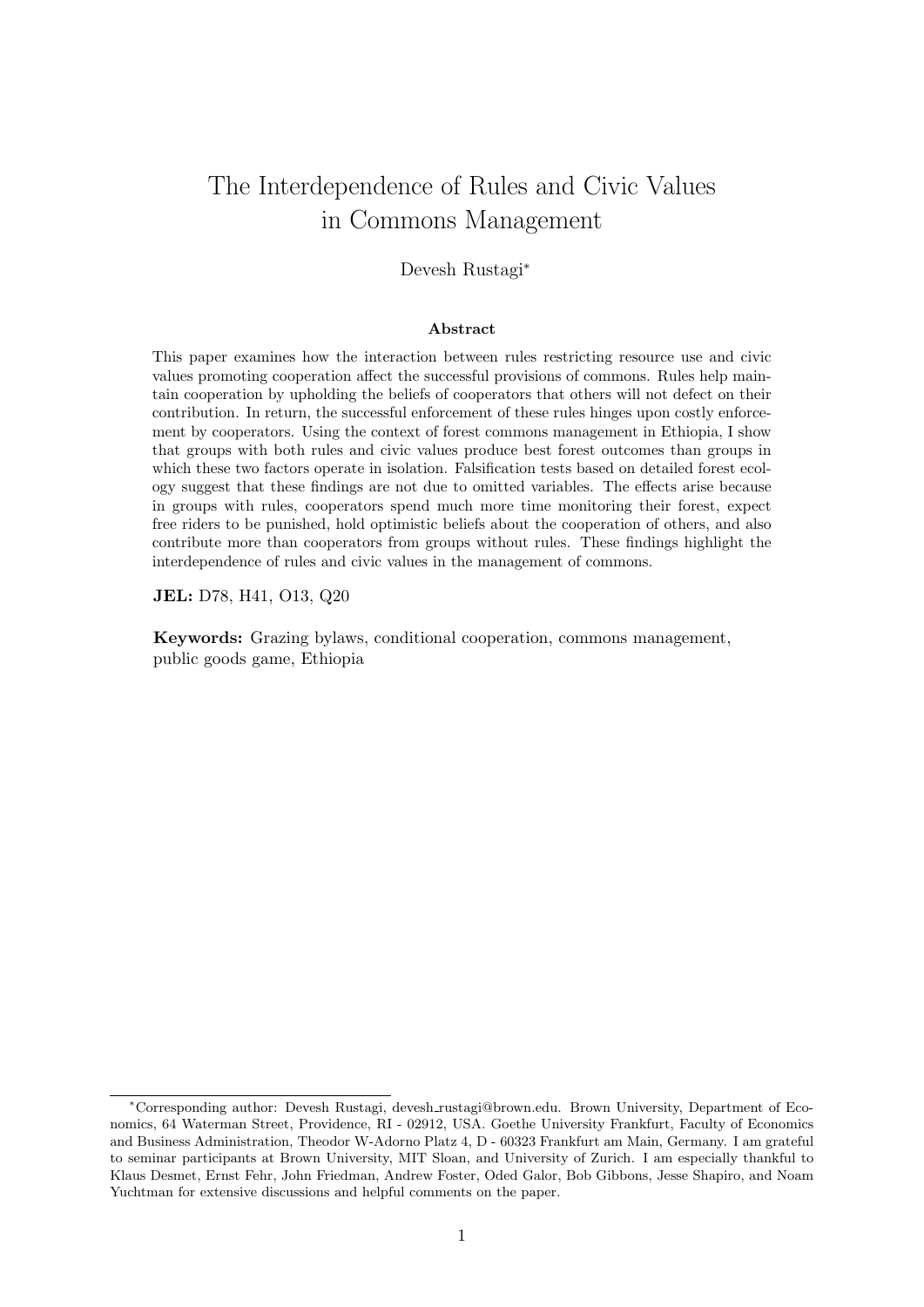## I. Introduction

Common property management requires cooperation, which is difficult to achieve due to the free rider problem: individuals who do not cooperate cannot be excluded easily from using the commons. A large number of studies have underscored the importance of rules restricting resource extraction by individual users in mitigating the free rider problem (see Ostrom 1990, Tang 1991, Balland and Platteau 1996, Bardhan 2000, Dayton-Johnson 2000, Agrawal 2001, Persha et al. 2011). Another set of studies highlight the role of civic values that emphasizes cooperation provided others do the same in alleviating the free rider problem (see Coleman 1990, Putnam et al. 1993, Fukuyama 1995, Fehr and Schmidt 1999, Fischbacher and Gaechter 2010, Rustagi et al. 2010, Kosfeld and Rustagi 2015). However, the empirical evidence thus far is largely based on studying the effect of rules and civic values in isolation. This is despite the fact that theory predicts these two forces to interact with each other, resulting in multiple stable equilibria (Fehr and Schmidt 1999, Tabellini 2008, Kosfeld et al. 2009). In this paper, I attempt to fill this gap by examining how the interaction between rules restricting resource use and civic values such as conditional cooperation affects the successful management of forest commons.[1](#page-1-0)

There are strong theoretical reasons to expect the interdependence of conditional cooperation and rules regulating resource use. The presence of conditional cooperators changes the cooperation dilemma into a coordination problem. The equilibrium selection depends on the beliefs that conditional cooperators hold about the behavior of others. If the beliefs are optimistic then cooperation is the likely outcome, but if they are pessimistic then defection is the plausible outcome. Because most groups are heterogeneous, conditional cooperators may contribute initially due to optimistic beliefs, but as they figure out the presence of free riders, they form pessimistic beliefs and start defecting as well, resulting gradually in the breakdown of cooperation (Fehr and Schmidt 1999). Given the difficulty in sustaining voluntary cooperation, rules specifying clearly the acceptable level of resource extraction and punishment of violations therefrom are considered important in upholding the beliefs of conditional cooperators about others' contribution. Since rules are often decentrally enforced in the context of commons management, there is second order free rider problem: it is individually costly to enforce rules but generates benefits for the entire group. Theory suggests that because conditional cooperators experience strong disutility from disadvantageous inequality if others defect on their contribution, they are willing to undertake costly punishment to discipline free riders (Fehr and Gaechter 2000). Thus, the successful implementation of rules hinges upon costly enforcement by conditional cooperators.

Specifically, four insights emerge: (a) groups without conditional cooperation and rules are expected to perform poorly; (b) groups with conditional cooperators alone but without any rules are unlikely to produce superior outcomes because in such groups conditional cooperators are likely to hold pessimistic beliefs about the behavior of others; (c) groups with rules alone but without conditional cooperation are also unlikely to witness superior outcomes because in these groups rules are unlikely to be enforced; (d) groups with both conditional cooperation and rules are expected to have superior outcomes because in these groups rules are enforced and

<span id="page-1-0"></span><sup>&</sup>lt;sup>1</sup>Conditional cooperation is the individual propensity to cooperate provided others do the same. Sometimes, it is also referred to as positive reciprocity and trustworthiness (see for instance Fehr and Schmidt 1999 and Fehr 2009).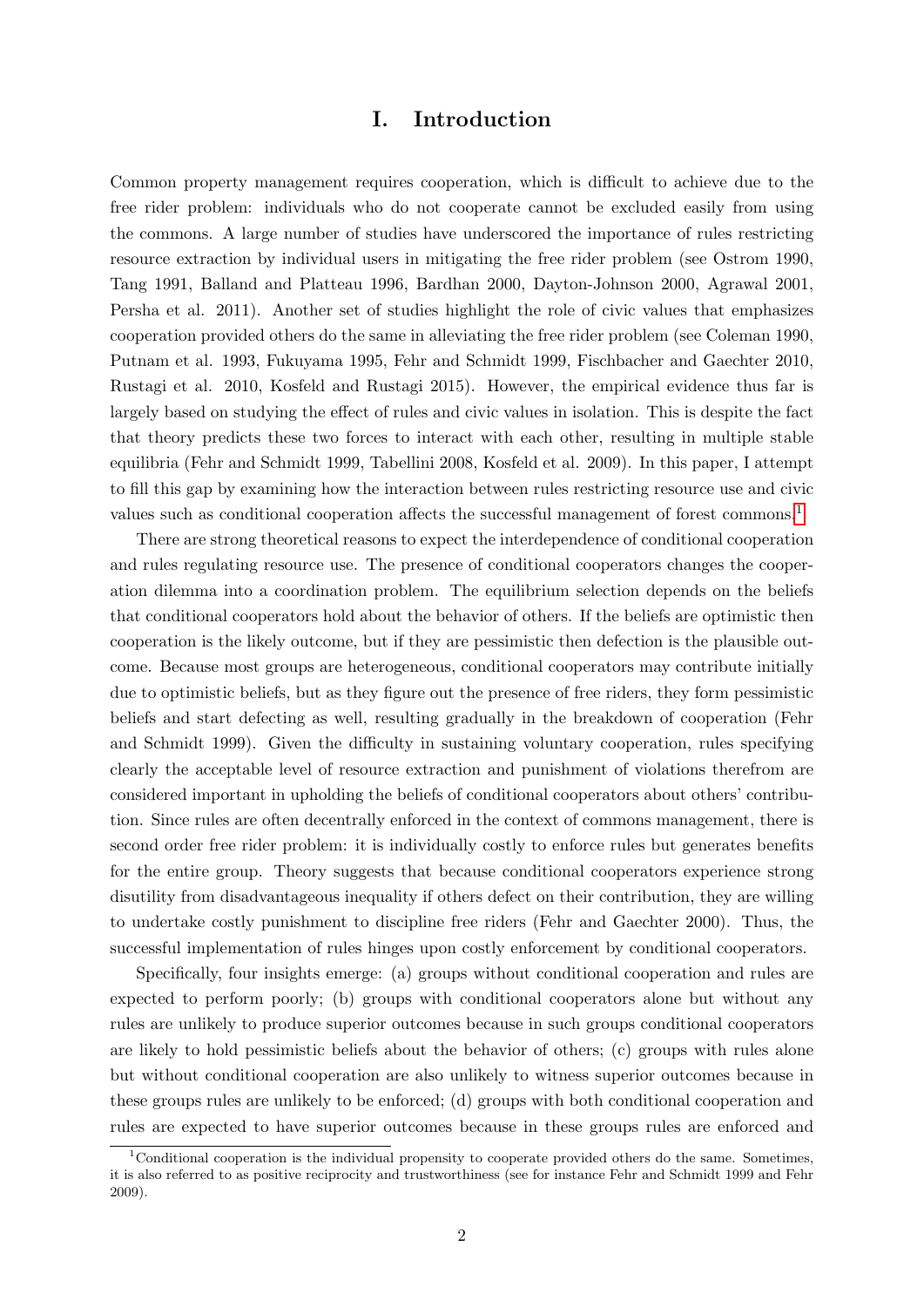conditional cooperators hold optimistic beliefs about the behavior of others.

I test these insights in the context of forest commons management program in Ethiopia, which was launched in 2000 by the Oromia Government and German Organization for International Cooperation (GIZ). The purpose of the program was to mitigate high deforestation from unregulated livestock grazing that led to the absence of young trees considered vital for healthy forest growth (Kubsa and Tadesse 2002). Under the program, 56 pre-existing groups of Arsi Oromo people were offered secure property rights to manage their forest as a common property. The performance of each group in managing its commons was assessed using the count of young trees per hectare. The first assessment was conducted in 2005 and it shows large variation in outcomes: while some groups have only 13 young trees per hectare, others have over 165 young trees (mean = 66.81, s.d. 34.96). The performance data was used by the program agency to decide on group level fine. These two program features (property rights and punishment) were expected to generate incentives for groups to manage their forests successfully. However, because punishment is targeted at the entire group and not the individuals who free ride, it is unlikely to resolve the free rider problem that groups experience while managing their forest.

As mentioned before, the primary reasons behind the absence of young trees was unregulated livestock grazing, which resulted in the disappearance of young trees from browsing. The successful management of the forest thus requires groups to formulate policies that restrict the impact of livestock grazing in the forest (Amente 2005). However, only 46 percent of the groups have grazing bylaws that put restrictions on grazing inside the forest and on the same spot. I use the number of months grazing is forbidden inside the forest as a measure of grazing bylaws  $(mean = 1.5 months, s.d. 1.70).$ 

Measuring conditional cooperation is challenging because such data are not readily available for groups engaged in commons management. Moreover, simple observational measures might be confounded with reputation formation, repeated interaction, and beliefs about the behavior of others. To overcome these concerns, I follow Fischbacher et al. (2001) and use a oneshot anonymous public goods game in the strategy method. In the experiment, two players are randomly assigned to an experimental group. Each player takes two contribution decisions: unconditional and conditional. In the former, players decide simultaneously on their contribution to the public good in which beliefs play a role. In the latter, the strategy method is used, whereby each player decides her contribution conditional on all possible contribution decisions of the other player (making beliefs redundant). A free rider contributes zero in all the decisions regardless of what the other player contributes, whereas a conditional cooperator increases her contribution in the contribution of the other player. Following Fischbacher et al. (2001), I use the Spearman correlation between self and other players' contribution in the conditional decision as a revealed measure of conditional cooperation (mean 0.51, s.d. 0.28). I find that all groups in the sample are heterogeneous in their type composition, comprising largely of free riders and conditional cooperators.

I regress young tree count on conditional cooperation, grazing bylaws, and an interaction term between these two variables. Identifying the effect of the interaction term on forest management outcome is very difficult. It is likely that groups with higher levels of conditional cooperation and grazing bylaws differ from other groups in observable and unobservable dimen-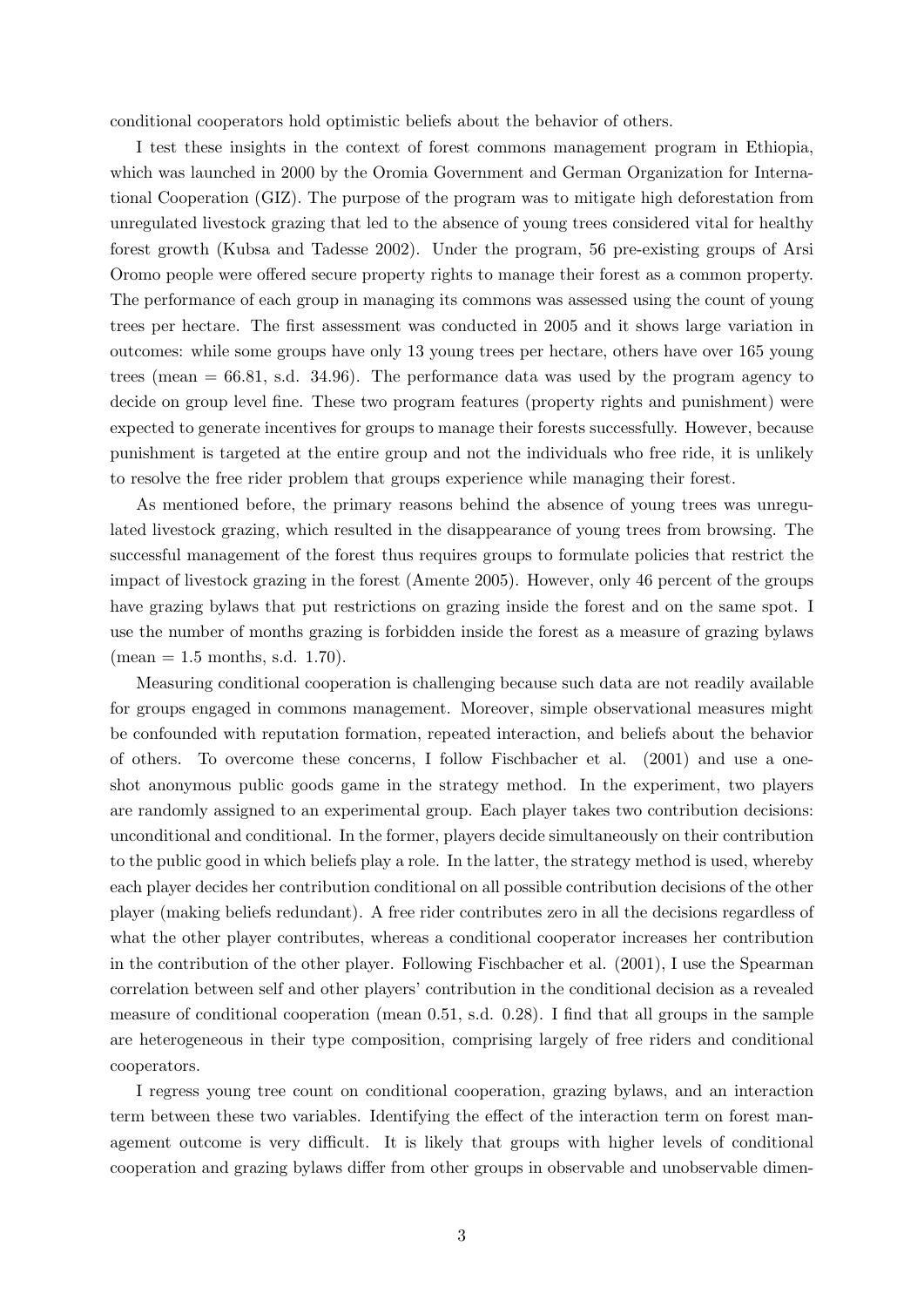sions, resulting in selection bias. I attempt to mitigate this concern as follows. First, the study takes place in a highly contained setting where groups are homogeneous with respect to ethnicity, religion, organizational structure, and origin. Moreover, none of the groups were created, split, or merged under the program, but existed long before the program was launched. Second, I show that there is no association of pre-program forest condition with conditional cooperation, grazing bylaws, and their interaction term. I also use clan fixed effects to account for differences in clan specific characteristics. Groups are located within villages, so I also account for village fixed effects to absorb differences in village specific characteristics. Together, these steps help in alleviating the scope of pre-existing differences from driving the results. Third, I control for several important variables discussed in the literature on common property management including proxies of geography, economic heterogeneity, social heterogeneity, duration of being under the program, group size, and leader type. Fourth, I conduct a number of novel sensitivity analyses and falsification tests which increase the confidence that the main results are unlikely to be arising from omitted variables.

The results show that when considered alone neither conditional cooperation nor grazing bylaws matter for forest management success. It is rather the interaction term which enters with a large positive and significant coefficient. The marginal effect of one standard deviation increase in the interaction term is between 29 more young trees per hectare, which is large relative to a mean of 67 young trees. When a dummy variables approach is considered to account for non-linearity, the marginal effect of the interaction term turns out to be 25 more young trees and is also highly significant. Estimates from quantile regression are also similar to the OLS estimates. These results persist in magnitude and significance when I use the outcome from second forest assessment (2012-13), which is available for slightly over one-half of the groups. I proceed by conducting novel sensitivity analyses and falsification tests to alleviate further the scope of omitted variables. For this purpose, I use species specific data on the distribution of young and mature trees per hectare. Ecological evidence suggests that browsing affects the frequency of young broadleaf trees, but it has little bearing on young coniferous trees which are unpalatable to livestock. I first start by showing that the interaction term has no effect on the frequency of mature trees of either type. This is reassuring because livestock cannot browse away such trees. Second, in line with ecological studies, I show that withing the young trees the effect of the interaction term matters only for broadleaf tree species, but not for coniferous tree species. Third, within young broadleaf tree species, I show that the marginal effect of the interaction term is very large for Hagenia abyssinica, which is palatable to livestock and thus prone to severe browsing (Amente 2005). Again, no effect is observed for mature Hagenia trees. For these findings to be spurious, omitted variables must be specifically correlated with the frequency of young Hagenia trees, which seem highly unlikely. Overall, the results confirm the importance of the interaction between conditional cooperation and grazing bylaws for the successful management of forest commons.

Theory suggests that the successful effect of the interaction term is due to better enforcement of grazing bylaws by conditional cooperators, which in return cause conditional cooperators to hold optimistic beliefs about the behavior of others. I shed light on these mechanisms using data from individual level survey and behavioral experiment. I restrict the analyses to individuals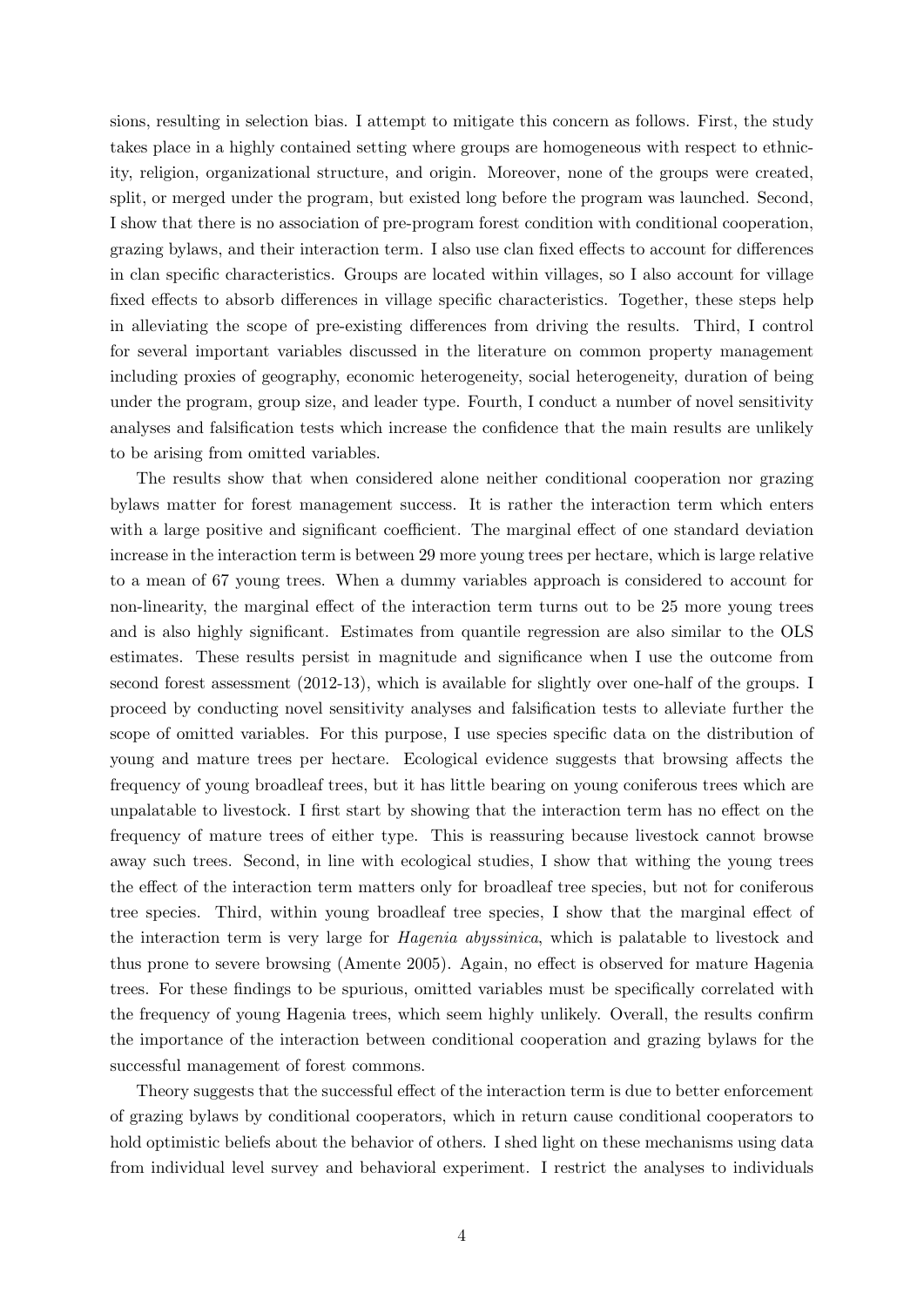who are classified as conditional cooperators, that is, for whom the Spearman correlation is  $p-value < 0.05$  (see Fischbacher et al. 2001). Holding the behavioral type fixed, I show that conditional cooperators from groups with grazing bylaws are 100 percentage points more likely to report fewer grazing violations that conditional cooperators from groups without grazing bylaws. Moreover, data on beliefs from the unconditional decision in the public goods game also confirm this result – conditional cooperators from groups with grazing bylaws hold much more optimistic beliefs about contribution by others than conditional cooperators from groups without grazing bylaws. For these gap in beliefs to arise, grazing bylaws must be enforced. So, I show that conditional cooperators from groups with grazing bylaws spent twice as much time monitoring their forest than conditional cooperators from groups without grazing bylaws. Furthermore, in groups with grazing bylaws, conditional cooperators expect free riders to be punished with nearly 100 percent likelihood. Lastly, I show that there is a strong positive association between beliefs and contribution in the unconditional decision of the public goods game. Together, these patterns clearly suggest that enforcement leads to optimistic beliefs which then translate into higher cooperation and better forest management outcomes.

This paper contributes to the growing literature on understanding the determinants of successful provision of public goods and common property resources both in the lab and in the field. Thus far, the focus of field studies on commons management has been on the importance of civic values and policies when considered in isolation (see for instance Tang 1991, Balland and Platteau 1996, Bardhan 2000, Dayton-Johnson 2000, Agrawal 2001, Persha et al. 2011). This paper adds to the literature by studying the effect of civic values, grazing bylaws, and their interaction term. In this sense, it complements laboratory findings on the interaction between conditional cooperation and rules by taking into consideration a richer context and policy environment (Gaechter and Thoeni 2005, Gunnthorsdottir et al. 2007, Ones and Putterman 2007).

Two closely related papers are by Rustagi et al. (2010) and Kosfeld and Rustagi (2015). In these papers, the authors show a positive effect of conditional cooperation and leader punishment behavior on forest management outcomes. However, these papers (as well as the literature in general), ignore the effect of grazing bylaws as well as their interaction with conditional cooperation on forest management outcomes. The findings from this paper actually show that conditional cooperation alone has no implications for forest management success and that the entire effect comes from its interaction with grazing bylaws. As a result, previous studies might be overestimating the importance of conditional cooperation by assigning to it the effect of the interaction term. This paper therefore fills a major gap in the literature. It also uses new data made available by the program agency on the species specific distribution of young and mature trees to study carefully the effect of the interaction between conditional cooperation and grazing bylaws. In addition, the paper also highlights the importance of channels via which the interaction effects may arise using a combination of survey and experimental data not discussed before.

The paper is structured as follows: Section II describes the field setting, Section III describes data used in this study, Section IV discusses the empirical specification and strategy. Section V presents results on the association of the forest management outcome with conditional coopera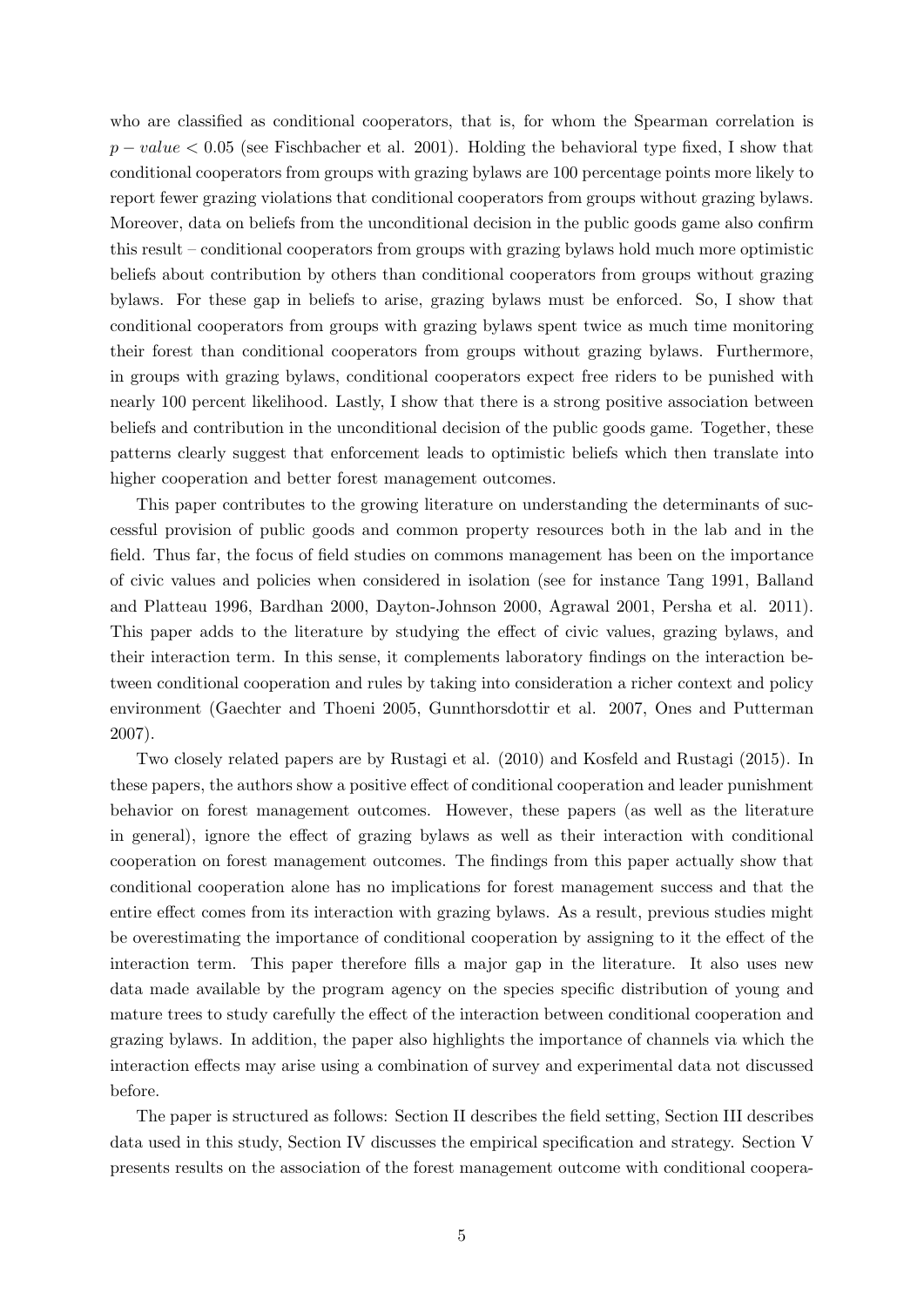tion, grazing bylaws and their interaction term. Section VI discusses the channels, and Section VII offers concluding remarks.

# II. Field Setting

The study takes place in the largest forest commons management program in Ethiopia. The program was launched in 2000 by German Organization for International Cooperation (GIZ) and the Oromia state government to conserve the Adaba-Dodola forest protection area. Before the program launch, the browsing of young trees by a large number of livestock led to severe forest degradation characterized by: a) high deforestation rate of 3 percent per year (Kubsa and Tadesse 2002) and, b) very low forest growth of just 1m3/hectare/year in the pre-program period (Trainer 1996).

During the program period, 56 groups located inside the forest were made direct beneficiaries of the program. The entire forest area was sub-divided into blocks and each block was placed under the management of a group. Negotiations were held across neighboring groups to reach a consensus on block boundaries. These boundaries are located deep inside the forest away from the settlements, so the negotiations did not introduce any selection at the margin via the reassignment of members to one or the other group. Each group was given formal property rights to manage its forest block as a common property. For logistical reasons, the program was rolled out over time. The program features and implementation authorities were the same in each stage.<sup>[2](#page-5-0)</sup> Under the program, group members are allowed to graze livestock, harvest timber and non-timber forest products for self-consumption and sale, and maintain existing homesteads and farms inside the forest. In return for these benefits, the groups are required to maintain existing forest cover, restrict further expansion of agriculture and settlement inside the forest, and prevent outsiders from accessing the forest.

The performance of each group in managing its forest is to be assessed every five years by the local forest administration. During the assessment, the program agency collects data on the number of young and mature trees per hectare (see section III). The young tree count is used to determine rent that each group must pay annually to the administration. The rent is progressive and groups with lower young tree count pay a higher rent; this is expected to provide incentives for groups to manage their forest better. The first assessment was conducted in 2005. The second assessment was conducted in 2012-13 and this data are available for only some groups.

While managing their forest as a common property, group members face a free rider problem. Though there is punishment for poor performance in the form of a rent, it is targeted at the group and not the individuals who free ride. Thus, for resolving this within group free rider problem formulation and enforcement of rules regulating forest use is considered crucial to create an enabling environment for conditional cooperators. However, because rule enforcement in decentralized contexts is prone to second order free rider problem, the support of conditional cooperators is warranted for success.

<span id="page-5-0"></span> ${}^{2}$ Group level characteristics are uncorrelated with the program stage.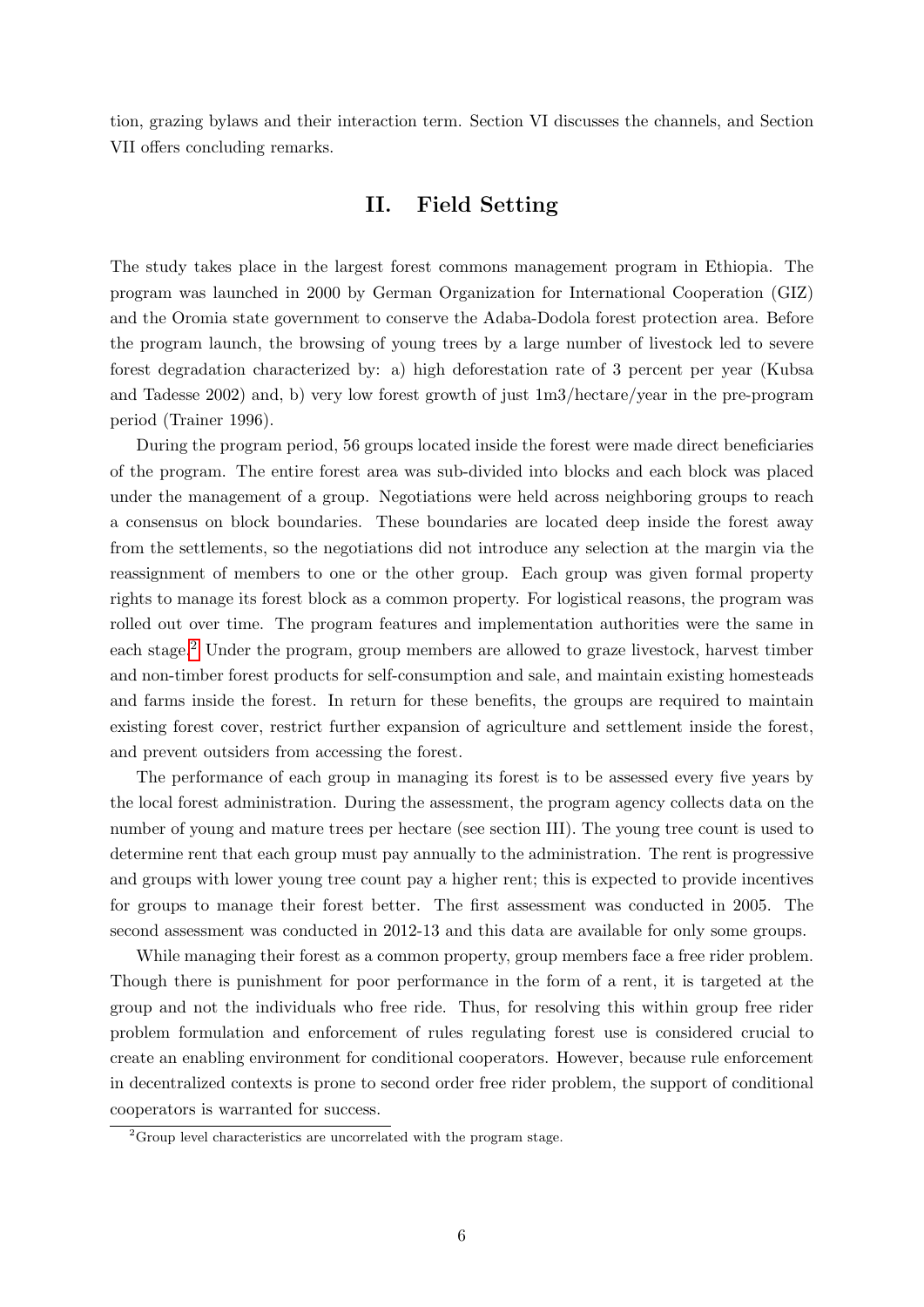## III. Data

The paper uses five data sources. The data on group performance in forest management were obtained from program offices in Adaba and Dodola, and were subsequently verified using data obtained independently from the main program office in Addis Ababa. This data includes number of young and mature trees per hectare of group managed forest and is averaged over all relevant tree species. The data on grazing bylaws were obtained using in-depth community and household level surveys with group members. The data on conditional cooperation were obtained through a behavioral experiment with group members. In addition to these three sources, I also consider two new data sources. One of these is species specific number of young and mature trees per forest hectare. The other is survey and experimental data on channels via which the interaction of policies and conditional cooperation affect forest management outcomes. I describe the first three data sets below, while the remaining two are discusses in section V and VI respectively. Of the 56 groups in the study area, the paper covers 51 groups because data on outcomes was not available for two groups and a pilot was conducted in three groups which are excluded from the study.

### III.A. Group Performance in Forest Management

The performance of groups in managing their forest in the program period is assessed as the number of young trees per hectare. A tree is defined as young if is two meters tall and (depending on the species) has a diameter at breast height of  $\leq 40$  cm or  $\leq 25$  cm. According to forestry studies, the young tree count is a robust measure of group performance in the program period because excessive browsing by livestock in the pre-program period resulted in their disappearance from the forest. Left with only mature trees, the forest would have died in a few decades. Thus, the natural regeneration of a forest depends in part on the number of young trees with a potential to form a long-term mature stand (Trainer 1996, Amente 2005).

Data on the number of young trees is available from two assessments. The first assessment was conducted in 2005 and covers all 51 groups in the sample. The second assessment was conducted in 2012 and covers only 27 of the 51 groups in the sample. I use data from the first assessment to report the main results, whereas data from the second assessment are used to show persistence in results over time. Panel A, Table 1 shows that the average number of young trees is 66.79 (s.d. 34.61) in 2005 and 62.78 (s.d. 38.79) in 2012-13. There is a strong positive correlation between the two assessments ( $r = 0.78$ , p-value  $\beta$  0.000), suggesting that the groups that performed well in 2005 also performed well in 2012-13.

In addition to the data on young trees, the program office also collected data on mature trees in 2005, as well as 2012-13. Since mature trees must have been young in the past, I consider the variation in their survival in 2005 as reflecting group performance in the pre-program period. Panel A, Table 1 shows that the average number of mature trees in 2005 is 54.88 (s.d. 19.89).

### III.B. Grazing Bylaws

In the period preceding the program, browsing of young trees by high livestock numbers led to severe forest degradation. This is reflected in a large number of cattle heads estimated to be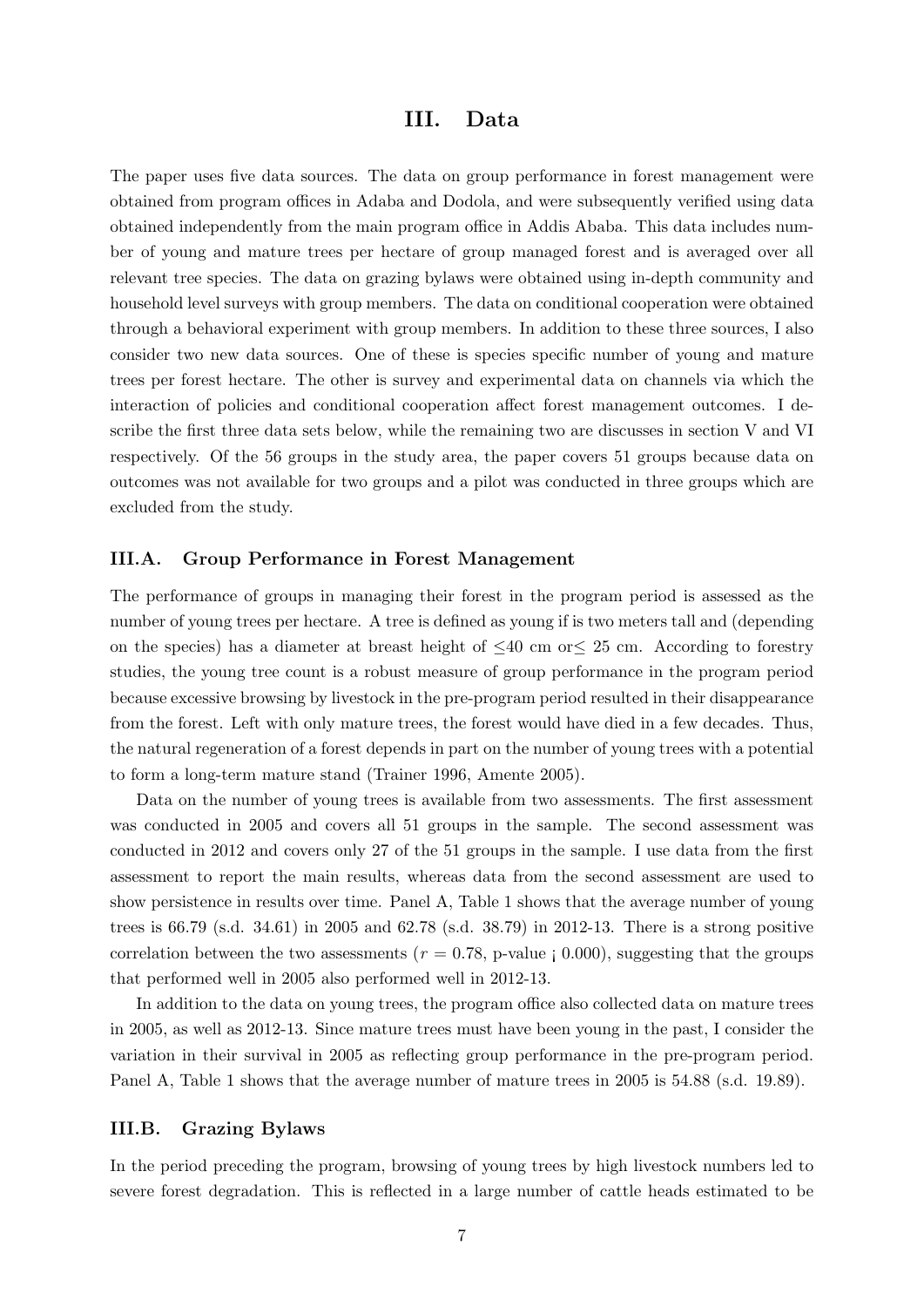$480,000$  and very low forest growth of just  $1m<sup>3</sup>$  per hectare per year in the pre-program period (Trainer 1996, Kubsa and Tadesse 2002). Consequently, bylaws regulating grazing inside the forest are considered critical for natural forest regeneration (Amente 2005).

Panel B in Table 1 shows that 46 percent of the groups have grazing bylaws. In these groups, grazing inside the forest and on the same spot is forbidden for 2-5 months in a year (the modal response is three months). The average for the full sample is 1.47 months in a year (s.d. 1.70), but 3.26 months (0.689) for the sample of groups with grazing bylaws.

The restrictions on grazing are put in place during the rainy season when tree seeds germinate. The violation of bylaws is subject to graduated sanctioning: first violation is let off with a warning, second and third violations are slapped with monetary fines per cattle, whereas fourth violation may even lead to expulsion from the group. Since forest commons involve decentralized governance, their enforcement is prone to second order free rider problem: individual group members are better off if others pay the cost to enforce the bylaws.

### III.C. Conditional Cooperation

Measuring conditional cooperation in the field is challenging due to confounding motivations accruing from repeated interactions and reputation formation. In addition, it is very difficult to infer the absence of conditional cooperation from groups in which little cooperation is observed because of multiple equilibria arising from differences in beliefs about the behavior of others: conditional cooperators with optimistic beliefs are expected to cooperate, whereas those with pessimistic beliefs are expected to defect. Thus, it is plausible that groups with similar degrees of conditional cooperation are classified differently, resulting in a large measurement error. To circumvent these concerns, I follow Fischbacher et al. (2001) and Fischbacher and Gächter (2010) and elicit conditional cooperation in a one-shot anonymous public goods game. The game is implemented in the strategy method, which allows me to reliably measure conditional cooperation by making beliefs redundant, but without inducing any bias (Brandts and Charness 2011, Fischbacher et al. 2012). The instruction and procedures are listed in Rustagi et al. (2010).

The Experiment. – During the game, two players were randomly assigned to an experimental group. Each player received an endowment of six bills of one Ethiopian Birr (the daily wage) and had to decide how many bills to keep in his pocket and how many to contribute to a public good called "project". Any amount in the project was multiplied by 1.5 and then distributed equally between the two players, regardless of their contribution. Because the marginal per capita return from contributing one Birr to the project is 0.75, it is always in the material self-interest of a player to contribute nothing. Yet, if both players contributed their entire endowment, each player's earnings increased from 6 to 9 Birr; this created a cooperation dilemma similar to what members experience while managing their commons.

Each player took an unconditional and a conditional decision in the game. In the unconditional decision, players contributed simultaneously and stated their beliefs about the contribution of the other player. In the conditional decision, the strategy method was used, wherein players were visualized one-by-one the seven possible contribution decisions of the other player and then asked to state their own contribution for each of these, making beliefs redundant. The payoff of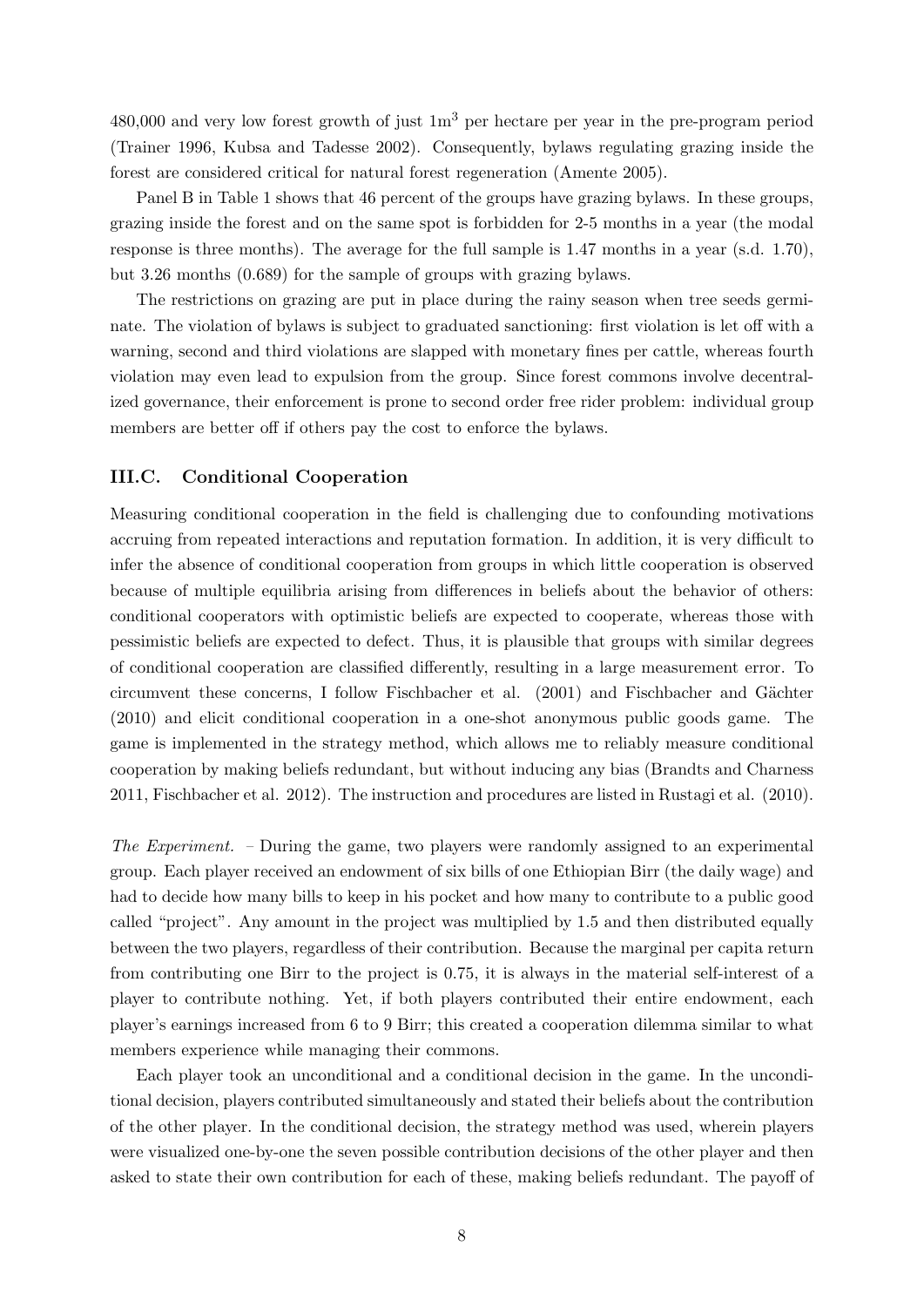player i is given by:

$$
\pi_i = 6 - C_i + 0.75(C_1 + C_2),\tag{1}
$$

where  $i = (1, 2), C_i$  denotes contribution of player i to the project, 0.75 is the marginal per capita return from investing into the public good, and  $(C_1 + C_2)$  is the total value of the public good. To ensure incentive compatibility, both decisions were made payoff relevant. A die was rolled to determine for which player the unconditional decision is taken; this was matched with the other player's conditional decision to calculate payoffs.

The experiment and the first round of household and community survey were conducted from March-May in 2008. This was the first time ever that individuals took part in an experiment. Each session lasted about three hours including instructions (see Appendix C). Of the 1349 members residing in 51 groups, 709 members took part in the experiment, implying a response rate of 53 percent. On average, each player earned 7.5 Birr, which is slightly over one day's wage in 2008 in the largest town in study area.

Measuring conditional cooperation. – Following Fischbacher et al. (2001) and Fischbacher and Gächter (2010), I calculate for each player the Spearman correlation between self and other player's contribution in the conditional decision. The higher the Spearman  $\rho$  the higher is the propensity to cooperate conditionally. I then aggregate the Spearman  $\rho$  over individuals from a group to obtain group specific averages. If a group comprises chiefly of conditional cooperators, the average Spearman  $\rho$  will be close to 1, but zero if it is dominated by free riders. Though, the Spearman  $\rho$  is also zero for altruists and other types of flat contributions, the share of these two types in the sample is negligible  $\langle \langle 2 \rangle$  percent each). The average propensity to cooperate conditionally in the sample is 0.495 (s.d. 0.276, Table 1, Panel B).

#### III.D. Descriptive Statistics

Figure 1 shows the raw association of young trees per hectare with conditional cooperation, grazing bylaws and an interaction between the two. It is based on indicator variables for conditional cooperation whereby '1' means conditional cooperators are in majority (average Spearman rho  $= 0.72$ ), otherwise '0' (average Spearman rho  $= 0.27$ ) and grazing bylaws whereby '1' means grazing bylaws are present, otherwise '0'.

- (i) Category 0 includes groups with conditional cooperators  $= 0$  and grazing bylaws  $= 0$
- (ii) Category 1 includes groups with conditional cooperators  $= 1$ , but grazing bylaws  $= 0$
- (iii) Category 2 includes groups with conditional cooperators  $= 0$  but grazing bylaws  $= 1$
- (iv) Category 3 includes groups with conditional cooperators  $= 1$  and grazing bylaws  $= 1$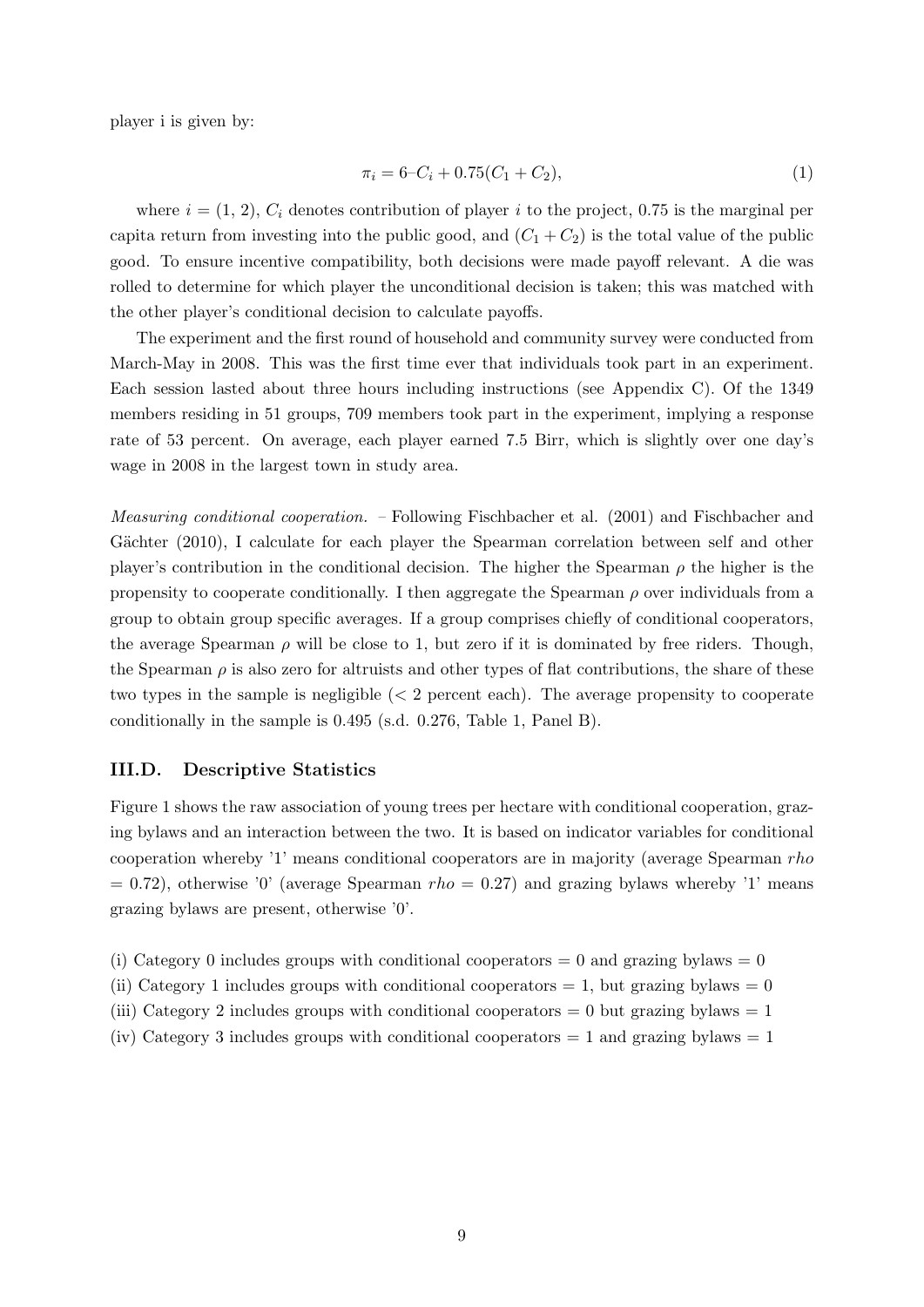

Figure 1: Association of young trees with conditional cooperation, grazing bylaws and their interaction term

Notes: The categories are based on indicator variables for conditional cooperators are in majority (1=majority, 0=otherwise) and the presence of grazing bylaws (1=Present, and 0=Absent). In category 0, conditional cooperation  $= 0$  and grazing bylaws  $= 0$ ; in category 1, conditional cooperation  $= 1$ , grazing bylaws  $= 0$ ; in category 2, conditional cooperation  $= 0$ , grazing bylaws  $= 1$ ; and in category 3, conditional cooperation  $= 1$ , grazing bylaws  $= 1$ . Category 3 shows the total effect of the interaction term, which is highly significantly different from zero. The marginal effect of the category 3 is also statistically significant.

The average forest management outcome in groups from the baseline category is 48 young trees per hectare. The performance of groups from category 1 is indistinguishable from the performance of groups in category 0 (marginal effect  $=$  -0.09 young trees), suggesting that having conditional cooperators in majority alone does not lead to better forest outcomes. Although, the performance of groups in category 2 is slightly higher than in groups from category 0 (marginal effect = 14.81 young trees), the difference is not statistically significant (p-value > 0.30); this suggests that having grazing bylaws alone also does not lead to better forest outcomes either. However, the performance in groups from category 3 wherein conditional cooperators are in majority and grazing bylaws are present witness much better forest outcomes (marginal effect  $=$  35 young trees) and the difference is also statistically significant (p-value  $<$  0.05).

# IV. Empirical Specification and Strategy

To estimate the effect of conditional cooperation, grazing bylaws, and their interaction on commons management success, an ideal experiment is the one in which the researcher a) sorts individuals by types (conditional cooperators or free riders) to form groups exogenously, such that some groups comprise primarily of conditional cooperators, some both conditional cooperators and free riders, and others primarily of free riders; b) stratifies groups by the share of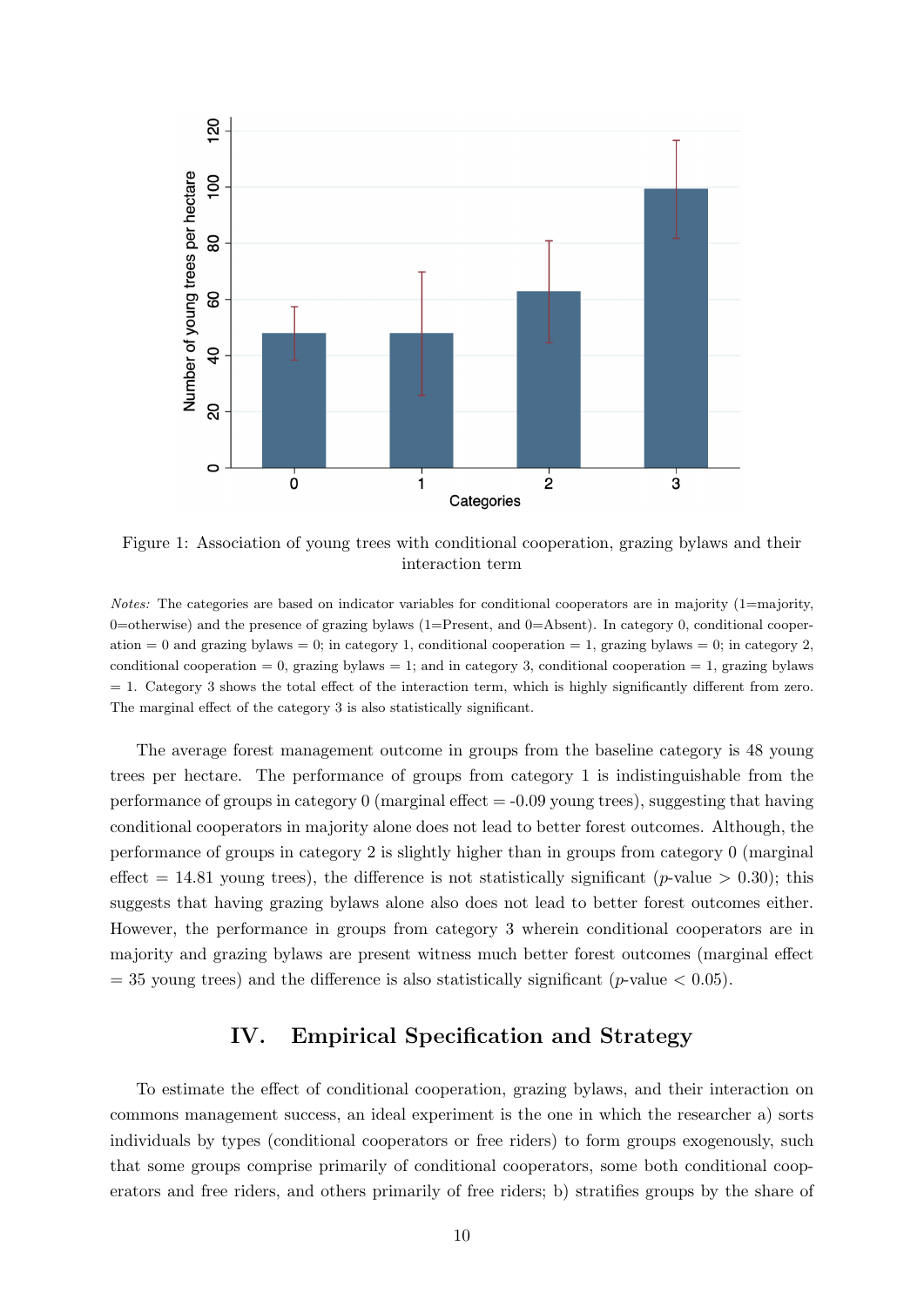conditional cooperators and randomly assigns grazing bylaws to one-half of the groups within each stratum. A key advantage of this approach is that random assignment ensures conditional cooperation, grazing bylaws, and their interaction is uncorrelated with covariates.

However, such clean experimental data may be difficult to obtain because it is impossible to form groups exogenously and then randomly assign bylaws to some but not the others outside the lab. Thus, researchers often have to deal with observational data which is prone to omitted variables bias – groups with higher levels of conditional cooperation and grazing bylaws differ from the rest in many observable and unobservable dimensions. One way to alleviate this concern is to use instrumental variables strategy. However finding instruments that affect only conditional cooperation and not grazing bylaws and vice versa is very difficult as the exclusion restrictions are unlikely to hold, inducing even more bias.

In the face of these limitations, I combine a number of identification strategies to mitigate this concern. I model the association of forest management outcomes with conditional cooperation, grazing bylaws, and their interaction term using the following OLS specification which is in the spirit of differences-in-difference estimation:

$$
y_{icv} = \alpha_0 + \alpha_1 y_{icv0} + \beta CC_{icv} + \gamma GB_{icv} + \delta(CC*GB)_{icv} + \mathbf{X}_{icv}\lambda + \theta_c + \eta_v + \epsilon_{icv} \tag{2}
$$

where  $y_{icv}$  is the average number of young trees per hectare in group i with dominant clan c, and village v.  $y_0$  is the pre-program forest management outcome. CC is the average propensity to cooperate conditionally, GB is number of months grazing inside the forest is forbidden, and  $CC * GB$  is the interaction term. **X** is a vector of control variables that are hypothesized in the literature to matter for commons management success.  $\theta_c$  and  $\eta_v$  are fixed effects for the dominant clan in the group and the village in which the group is situated.  $\epsilon_{icv}$  is an idiosyncratic error term. The coefficients of interest are  $\beta$ ,  $\gamma$ , and  $\delta$ , which capture respectively the effect of conditional cooperation alone, grazing bylaws alone, and the marginal effect of the interaction term between conditional cooperation and grazing bylaws on forest management outcome. To the extent the groups comprise of both free riders and conditional cooperators,  $\beta$  and  $\gamma$  are not expected to be significantly different from zero. In contrast,  $\delta$  is expected to be positive and  $\delta$ 0.

Following seminal studies on commons management (Ostrom 1990, Balland and Platteau 1996, Bardhan 2000, and Agrawal 2001), I control for a variety of important variables. These include pre-program group performance, proxies of geography (elevation, forest type, border with non-forest areas), proxies of economic heterogeneity (market distance, Gini of cattle ownership), social heterogeneity (share of female members, clan heterogeneity, settlement fragmentation), duration of being under the program (months), and group size. In addition, while conducting robustness checks, I further control for leader type (Koseld and Rustagi 2015) and Gini of land ownership.

A key concern in identifying the effect of the interaction term on forest management outcome is the selection bias. As the thought experiment described above lays out, for these effects to be interpreted as causal, we need exogenous formation of groups and random assignment of grazing bylaws. Historical records by eminent historians concur that the Arsi Oromo formed clan-based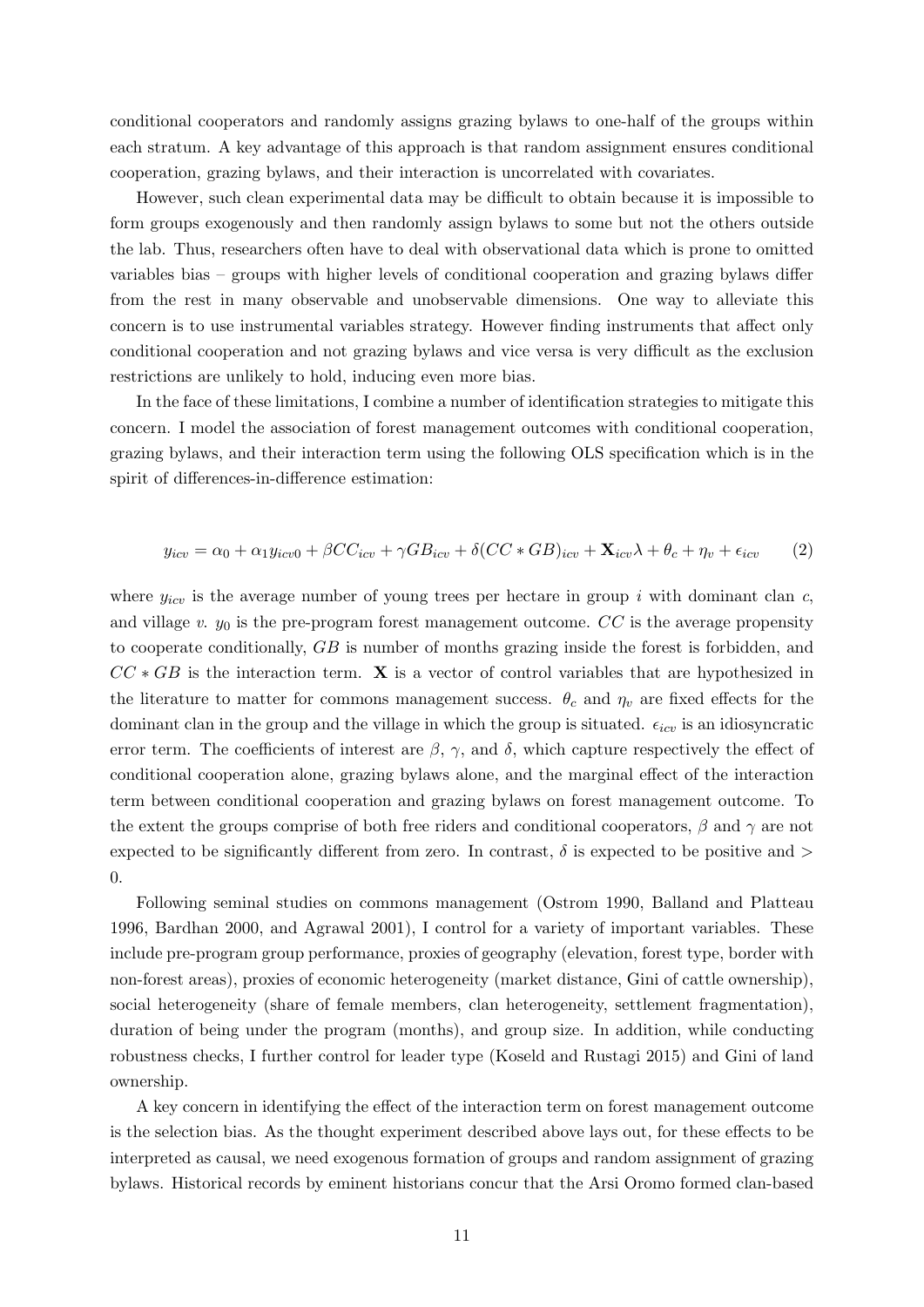settlements in the historical past (Pankhurst 1998). From the survey data on the clan of each household in the study area, I see that 85 percent of the people still reside in their ancestral clan homeland. Therefore, I can use clan fixed effects to absorb pre-existing clan specific differences. In addition, the groups today are part of a larger administrative unit called kebele, which is synonymous with a village. To ensure that the interaction term is not picking up village specific differences, I also include village fixed effects. Thus, the combination of clan and village fixed effects allows me to mitigate the concern over omitted variables bias from non-random formation of groups.

It is plausible that groups with different levels of conditional cooperation and grazing bylaws differ in their pre-program forest outcomes. I show in Table 2 that this is not the case. The mature tree count is uncorrelated with conditional cooperation, grazing bylaws, as well as their interaction term. The coefficients are not only very small in magnitude but are also individually as well as jointly statistically insignificant. Moreover, since the specification in equation 2 controls for the mature tree count, the omitted variables bias must come from sources that affect young tree count independently of mature trees. To gauge the scope of some of these factors, I show in Table 2 that other proxies of forest condition, such as forest area per person, forest area per cattle, and the importance of forest in the livelihood of group members is uncorrelated with conditional cooperation, grazing bylaws, and their interaction term.

Another possibility is that groups with higher levels of conditional cooperation and grazing bylaws experienced in the assessment year favourable weather conditions resulting in better forest outcomes. I doubt that this was the case, as the groups cover a small geographical area and experience very similar weather shocks. Nonetheless, to alleviate this concern, I use data from the second assessment to test whether the results still persist over time.

Finally, I conduct novel sensitivity analyses and falsification tests which tighten the scope of omitted variables. Studies in ecology suggest that livestock grazing affects primarily the frequency of young broadleaf trees, but it has no consequences for young coniferous trees as these are unpalatable to livestock (Regassa 2003, Tesfaye et al. 2002). Therefore, I expect the interaction term to have a bearing only on the count of young broadleaf trees but not young coniferous trees. In addition, since livestock browsing cannot take mature broadleaf and mature coniferous trees from the forest, the interaction term should have no bearing on the count of mature trees of either type. Finally, ecological studies find that one particular tree species called Hagenia abbysinica is particularly prone to livestock browsing because of the nutritive value of its leaves (Amente 2005). Consequently, I test whether the interaction term matters for the survival of young trees of this species, without affecting the mature ones. Together, for these effects to be driven by bias, the omitted variables must be correlated with factors affecting specifically the count of young Hagenia trees, which besides the grazing ban, seem very unlikely.

# V. Results

Table 3 presents the main results. Since conditional cooperation, grazing bylaws and their interaction term are measured on different scales, I standardize these variables using z-scores to make the coefficients comparable. Column 1 is without any controls and shows that the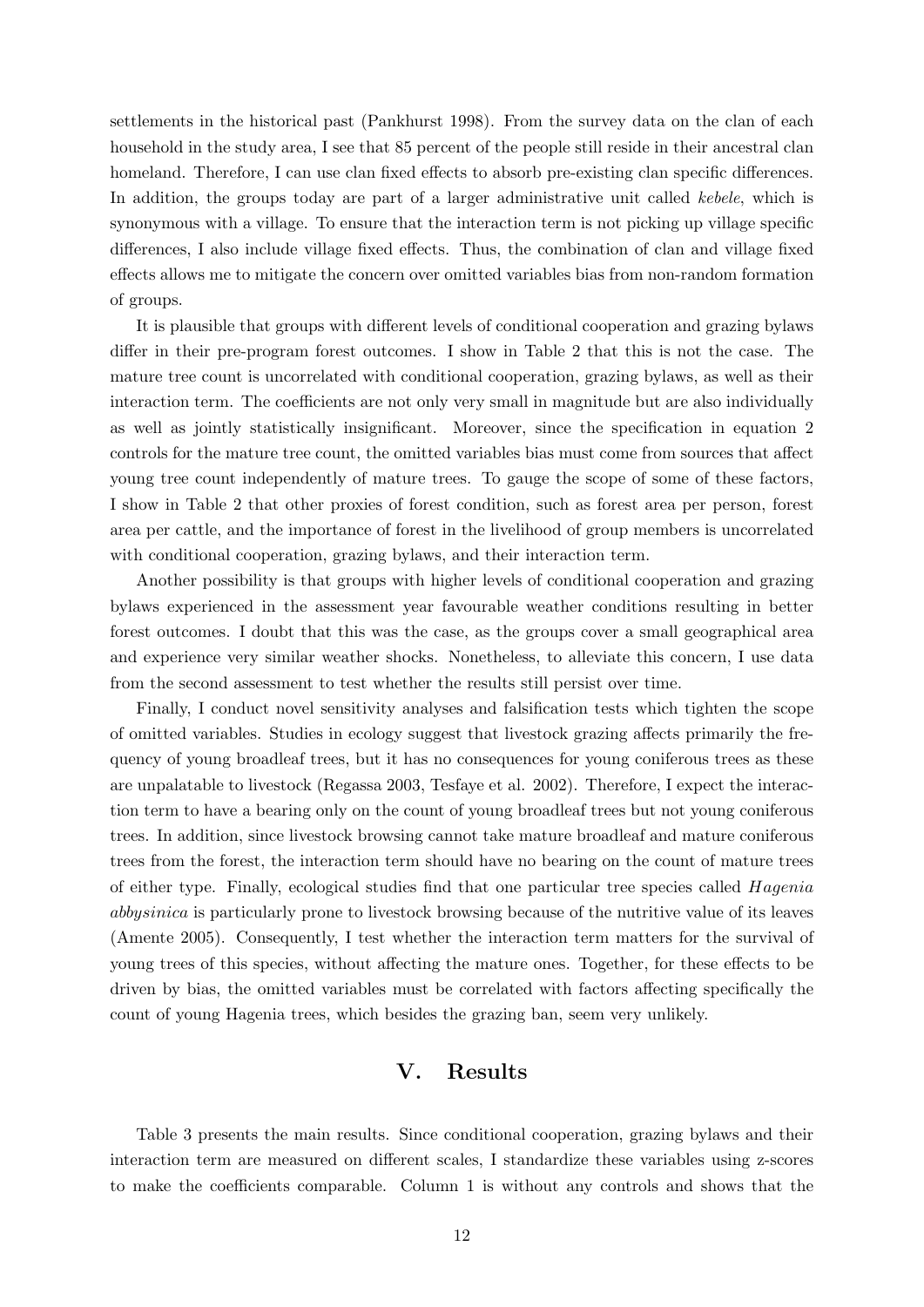coefficients on conditional cooperation (CC) and bylaws alone (GB) are small in magnitude and also individually as well as jointly statistically insignificant (see p-value  $= 0.35$ ). However, the coefficient on the interaction term (CC\*GB) is large in magnitude and statistically significant at the 5-percent level. According to this estimate, one standard deviation increase in the interaction term increases marginally young tree count by 21 trees, which is a large economic effect. Moreover, the three variables explain 50 percent of the variation in the outcome.

In column 2, I account for the pre-program outcome, measured as the number of mature trees per hectare. It enters with a positive and statistically significant coefficient. Nonetheless, the coefficient on the interaction term remains stable in magnitude and significance. This is expected, for in Table 2 we saw that the interaction term is uncorrelated with the mature tree count. In column 3, I introduce control variables including proxies of geography, economic heterogeneity, social heterogeneity, and the timing of program launch. This does not lead to any major changes in the coefficient on the interaction term, which is now significant at the 1-percent level. In column 4, when I additionally introduce a vector of clan and village fixed effects, the coefficient on the interaction term rises in magnitude to 29 trees and remains significant at the 1-percent level.

One concern could be that these estimates do not account for non-linearity, so I also report estimates using the interaction between indicators variables for conditional cooperation and grazing bylaws (see section III. D) in column 5. The coefficient on the interaction term is positive and statistically significant at the 1-percent level. Its magnitude is similar to previous estimates and suggest that in groups with both higher levels of conditional cooperation and grazing by all steps the young trees count is higher by 25 trees, which is economically very large.<sup>[3](#page-12-0)</sup>

The results from quantile regressions are very similar to their OLS counterparts and fall within the confidence interval of the OLS estimates. This could be because in most groups conditional cooperation does not exceed 0.8, and the mean and the median are also very similar.

Another concern discussed above is that these effects are due to some weather shocks that positively impacted groups with higher conditional cooperation and grazing bylaws, but negatively the remaining groups. To counteract this concern, I show in columns 6-7 that these effects hold even when I consider the second forest management outcome which is available only for slightly over one-half of the groups in the sample. Moreover, the magnitude of the coefficients obtained either using the continuous measures of conditional cooperation and grazing bylaws (column 6) or indicator variables (column 7) leads to estimates that are similar to those obtained from the first assessment.

In contrast the coefficient on conditional cooperation alone and grazing bylaws alone are mostly negative, small in magnitude, and statistically insignificant. One reason behind the negative coefficient on grazing bylaws is that when such bylaws exist but are not enforced it might lead to more frustration than otherwise, resulting in even more negative outcomes.

<span id="page-12-0"></span><sup>&</sup>lt;sup>3</sup>These estimates are robust to dropping one group at a time and controlling for other variables, such as Gini of land and leader type (results available upon request).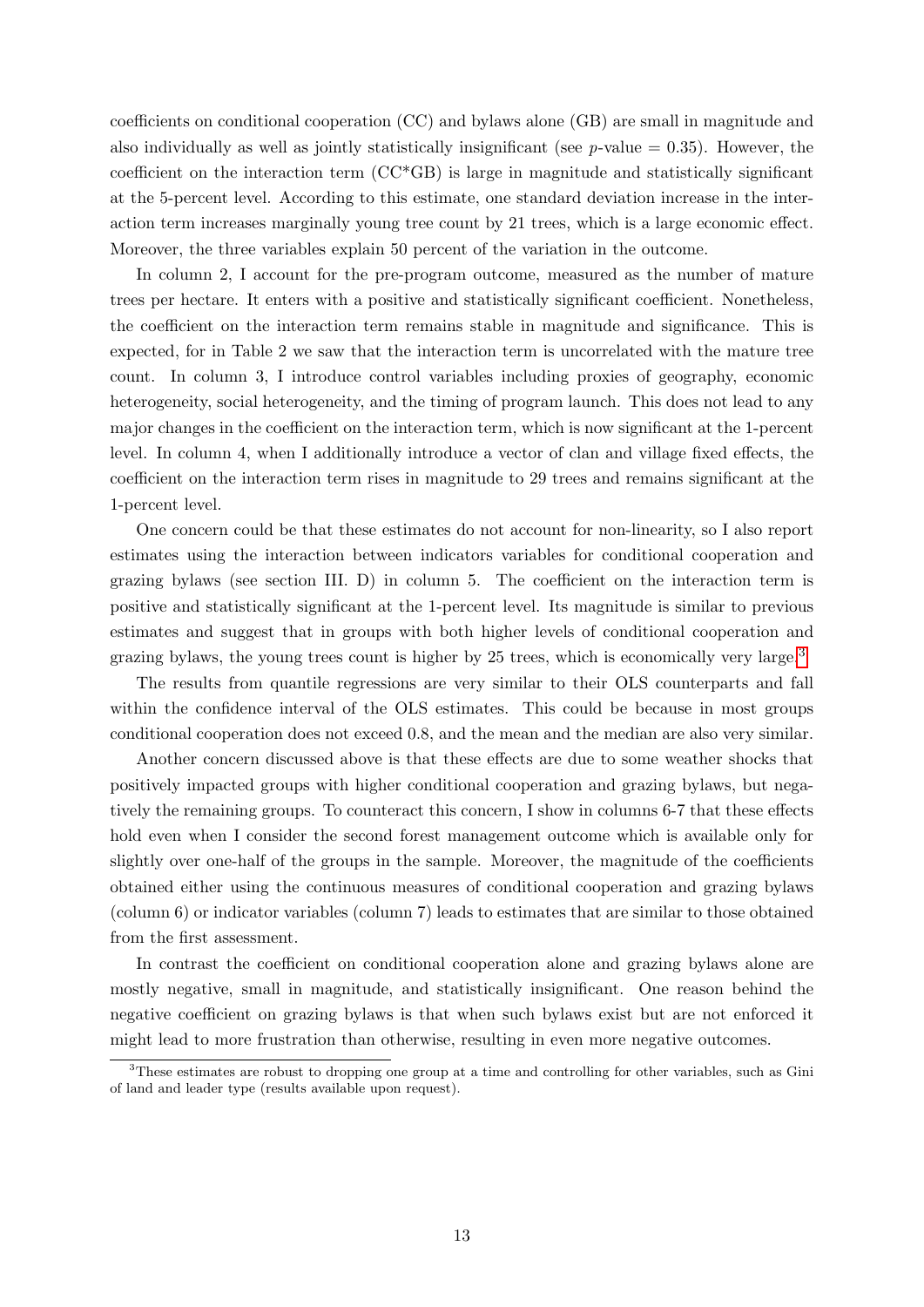### V.A. Sensitivity Analysis and Falsification Tests

The above results suggest a robust effect of the interaction term between conditional cooperation and grazing bylaws on forest management outcome. Nonetheless, it is plausible that these effects are capturing the effect of some omitted variables. To mitigate this concern, I combine sensitivity analysis with falsification tests to ensure that these effects are not spurious and that they arise due to the interaction of conditional cooperation and grazing bylaws.

For this purpose, I use a new dataset obtained from the forest commons management pro-gram office for 38 of the 51 groups.<sup>[4](#page-13-0)</sup> The dataset contains the distribution of young and mature trees in the forest from 12 different species. These species are classified into two divisions based on the diameter that can be attained at maturity.

Division I tree species. – are those that attain a diameter at breast height (DBH) of  $<$  40 cm at maturity. This includes seven species Juniperus excelsa, Podocarpus falcatus Hagenia abyssinica, Ekebergia capensis, Scheffleria abyssinica, Olea europea africana, and Mytenus species. These species are further organized into two sub-divisions, those that are "very young" (DBH of  $< 20$ ) cm) and those that are intermediate (20<DBH<40).

Division II tree Species. – are those that attain a DBH of  $\lt$  25 cm at maturity. This includes five tree species Hypericum lanceolatum, Rapanea melanphloeos, Nuxia congesta, Buddleya polystachia, Erica arborea, Pittosporum viridiflorum, and others. The trees from this division are not organized into further sub-divisions.

Altogether, there are 19 observations per group on the average frequency of trees per forest hectare: 14 from Division I species (seven each from the two sub-divisions) and 5 from Division II species.

To conduct sensitivity analysis and falsification tests, I use the following OLS specification:

$$
y_{idgv} = \alpha_0 + \beta CC_{idgv} + \gamma GB_{idgv} + \delta(CC * GB)_{idgv} + \mathbf{X}_{idgv}\lambda + \omega_d + \theta_c + \eta_v + \epsilon_{idgv}, \quad (3)
$$

where  $y_{icg}$  is number of young trees of species i, from division d, in forest common managed by group q, located in village v. As before,  $CC$  is the average propensity to cooperate conditionally in a group, GB is the number of months grazing is forbidden inside the forest, and  $CC * GB$  is the interaction between the two. X is a vector of control variables listed in equation 1.  $\omega_d$  is a fixed effect for the tree division,  $\theta_c$  is a fixed effect for the dominant clan in the group,  $\eta_v$  is a fixed effect for the village in which the group is located, and  $\epsilon_v$  is an error term.

In the Afromontane ecosystem of the Bale Mountains, the forest comprises of broadleaf and coniferous trees. Since cattle browse on young broadleaf tree species, it can have severe consequences on their abundance in the forest. Thus in groups with both higher levels of conditional cooperation and grazing bylaws, the frequency of young broadleaf tree species is expected to be higher. In contrast, there should not be any effect on the count of young

<span id="page-13-0"></span><sup>&</sup>lt;sup>4</sup>I verify that the main results hold when I use a sample of these 38 groups. In this case, the coefficient on the interaction term is 27.128, s.e. 11.234.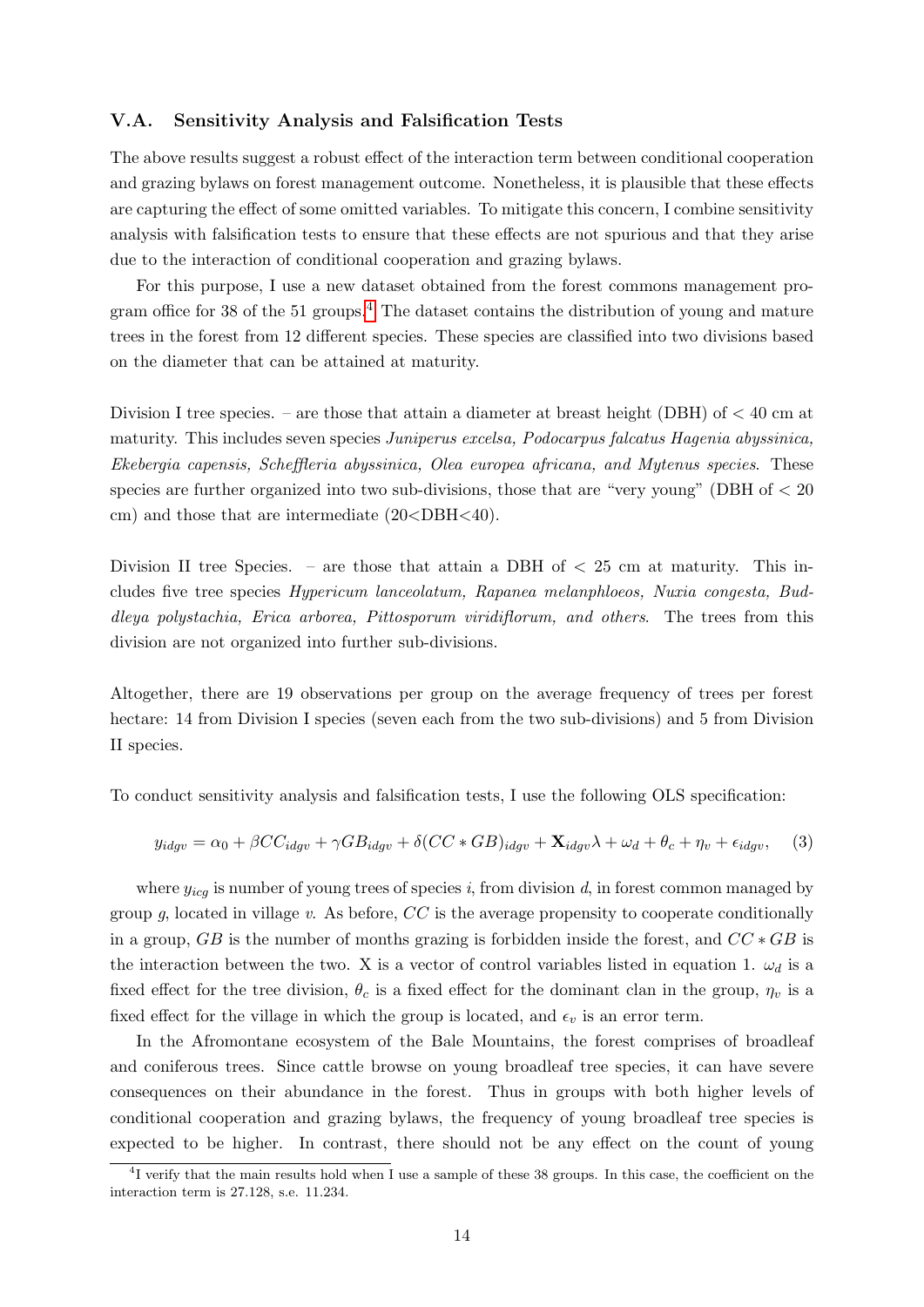coniferous tree species, as these are not susceptible to browsing by cattle. Furthermore, since cattle cannot damage mature trees from browsing, there should be no effect of the interaction term on mature trees of either the broadleaf or the coniferous types.

Figure 2 displays these patterns after controlling for altitude only, which is crucial for specific specific distribution of trees. It is evident from the figure that the interaction term has no effect on mature broadleaf trees, mature coniferous trees, and young coniferous trees. However, it has a positive effect only on the distribution of young broadleaf trees, which is also significant at the 5-percent level.



Figure 2: Distribution of Mature and Young Broadleaf and Coniferous Trees, Conditional Cooperation, Grazing Bylaws, and their Interaction Term

Notes: CC stands for conditional cooperation, GB stands for grazing bylaws, and CC\*GB stands for the interaction between the these two variables. The upper panel displays results for mature trees, whereas the lower panel does this for young trees. The left panel displays results for broadleaf trees and the right panel for coniferous trees.

Table 4 confirms these results after controlling for relevant covariates from Table 1. As before, the coefficients are standardized. I start by showing in columns 1-2 that there is indeed no effect of the interaction term on mature broadleaf or mature coniferous trees. The coefficient on the interaction term is not only small in magnitude but it is also statistically insignificant. These results suggest that for the bias to arise, the omitted variable(s) must be correlated with the count of young and not mature trees. To alleviate this concern, I conduct a within young tree analyses. Column 3 shows that the interaction term is positively and significantly associated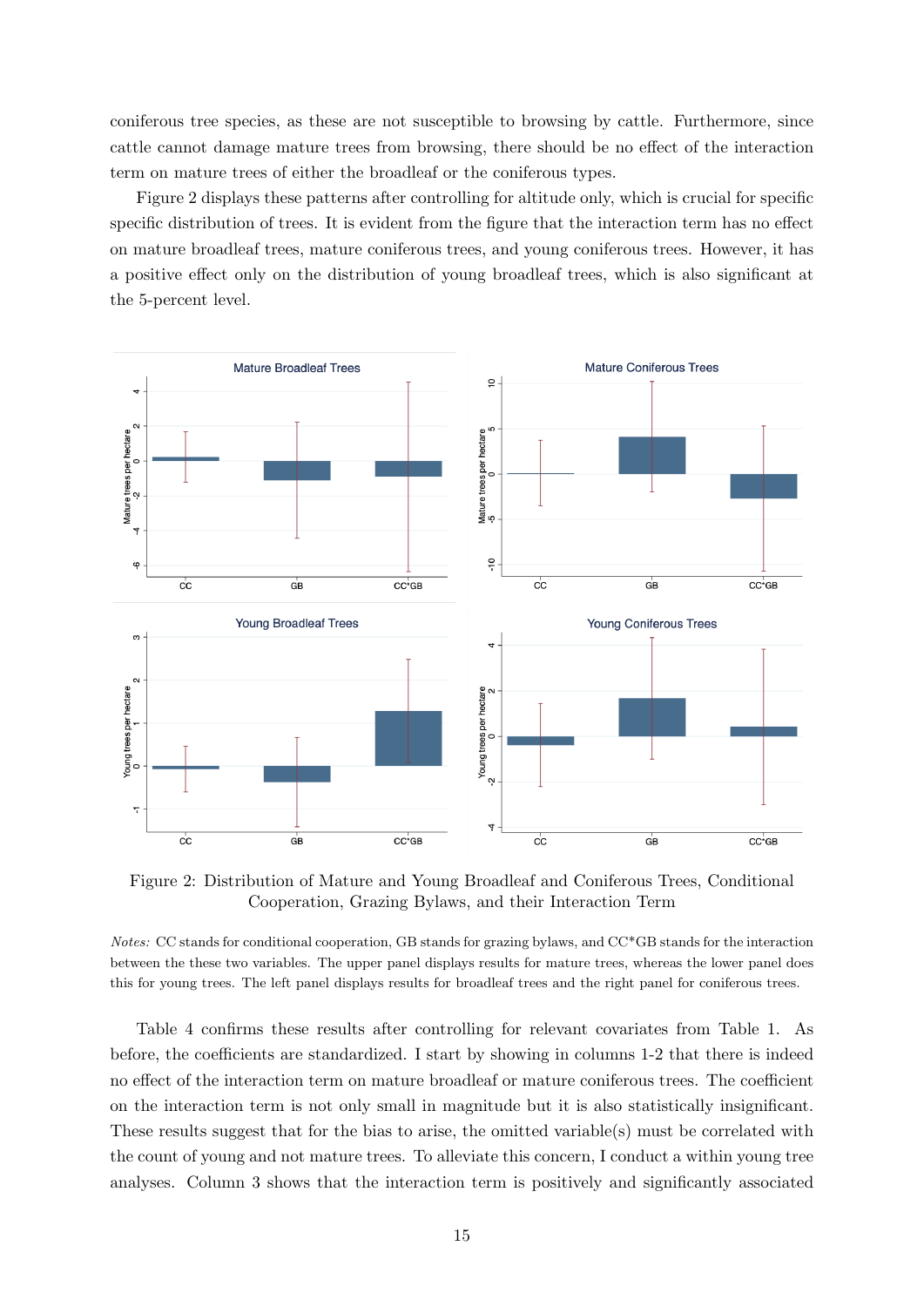with the count of young broadleaf trees. Specifically, one standard deviation increase in the interaction term increases young broadleaf tree count, on average, by 1.38 tree per species per hectare. This is a large effect given that the mean count is 2.99 young broadleaf trees per hectare. Since there are 19 types of young broadleaf trees (7 young ones of Division 1, 7 intermediate ones of Division I, and 5 young ones of Division II), the mean over all tree species is 26 trees per hectare  $(1.38 * 19)$ . In contrast, the interaction term has no effect on the count of young coniferous trees. The coefficient is not only small in magnitude relative to its mean of 8.28 but it is also statistically insignificant. Also, since there are only four types of coniferous trees (2 young ones of Division I and 2 intermediate ones of Division I), this estimate is not economically significant. These findings therefore suggest that for the results to be spurious, the omitted variable must be correlated with broadleaf tree species, which seems implausible.

To mitigate the scope of omitted variables even further, I consider within broadleaf tree analysis. Ecological studies show that one broadleaf tree species –  $Hagenia\; abyssinica$  – is particularly vulnerable to livestock browsing because of the nutritive value of its leaves (Amente 2005, Regassa 2003, Tefaye et al. 2002). Consequently, in groups where grazing bylwas are enforced the count of young Hagenia is expected to be higher but that of mature Hagenia should remain unaffected. I perform this test in Table 5. Column 1 shows that the interaction term has a large positive effect on the count of young Hagenia trees and is also statistically significant at the 5 percent level. One standard deviation increase in the value of the interaction term increases the marginal count of young Hagenia trees by 0.5 per hectare, which is very large given the mean count is 0.75 per hectare. As before, since there is young and intermediate Hagenia, the estimates imply that there is one young Hagenia tree per hectare. In contrast, no effect is observed for mature Hagenia.

Overall, these effects confirm that the interaction effects are unlikely to be spurious, for now the omitted variable has to affect not only young and mature trees differently, but also broadleaf and coniferous trees. In addition, it must affect young and mature of the same species (Hagenia) differently, which seems highly unlikely.

# VI. Plausible Channels

The above findings raise an important question: why do conditional cooperation and grazing bylaws matter for commons management success only when they are present together in groups? Theory suggests that this is because:

(a) It is easier for group members to define acts of grazing violation and also target punishment towards those who violate bylaws. Since the enforcement of grazing bylaws is through decentralized monitoring and punishment of free riders, it is expected to be stronger in groups with higher level of conditional cooperation;

(b) Enforcement generates strong incentives for free riders to cooperate, resulting in upholding the beliefs of conditional cooperators that others will not defect on their cooperation;

(c) Conditional cooperators cooperate only if the expect others to do the same. Thus, having optimistic beliefs results in higher contribution levels.

I provide evidence in support of these channels using individual level survey and behavioral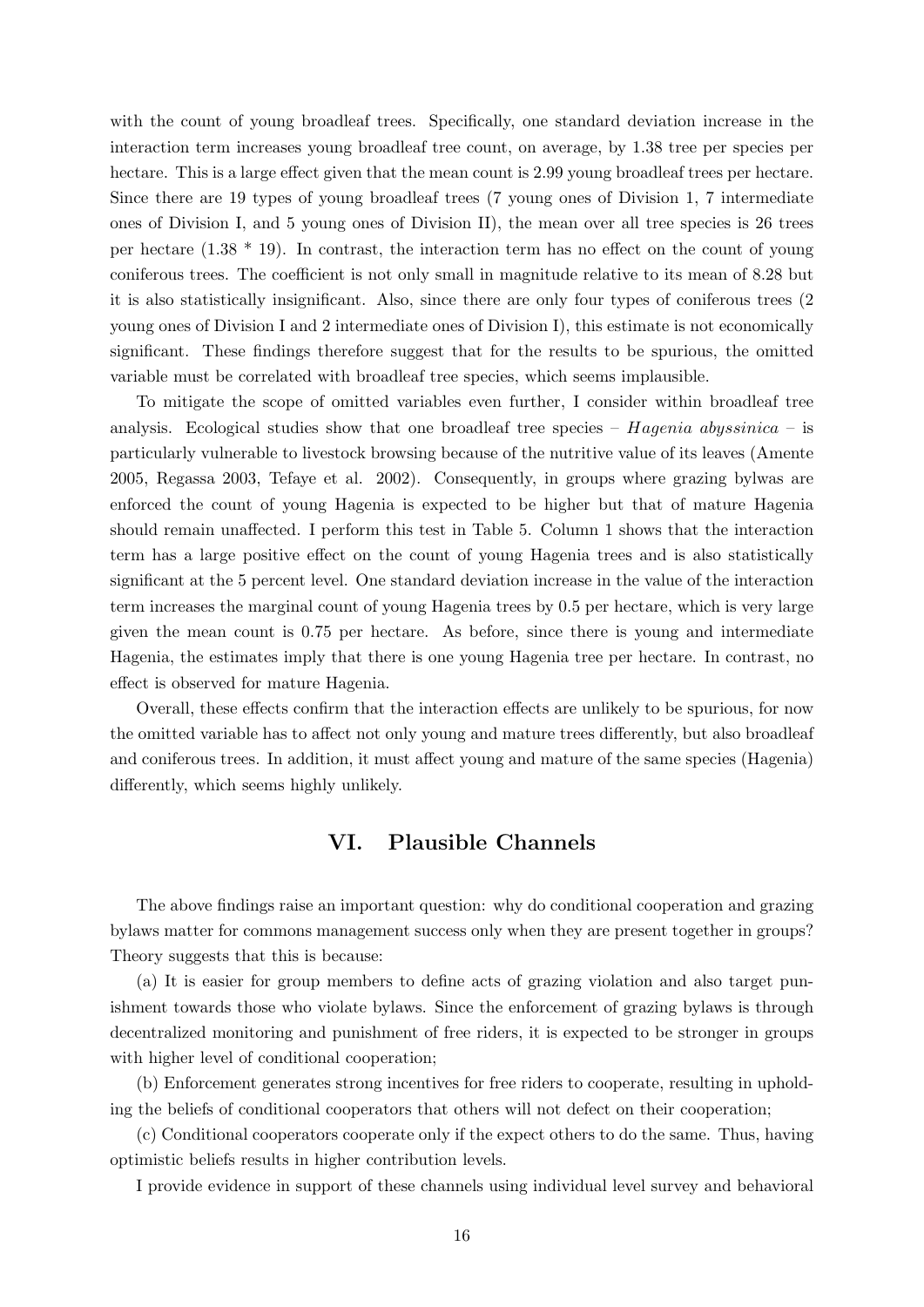data on (i) enforcement of bylaws through time spent monitoring the forest, (ii) likelihood that free riders will be punished, (iii) belief that the violation of grazing bylaws is infrequent, (iv) beliefs about contribution by the other player in the public goods game, and (v) association between beliefs and contribution. The difference in these outcomes across individuals who behave as conditional cooperators but come from groups with or without grazing bylaws is expected to be positive. Specifically, I test for

$$
[y|GR = 1, CC = 1, X] > E[y|GR = 0, CC = 1, X],
$$
\n(4)

where  $y$  is one of the outcomes described above. This constitutes a powerful test, as it allows me to compare outcomes across conditional cooperators with and without grazing bylaws while holding the behavioral type of an individual fixed. An individual is categorized as a conditional cooperator if the Spearman correlation is significant at  $p$ -value  $\leq 0.05$  (see Fischbacher et al. 2001, Fischbacher and Gaechter 2010).

Table 5 reports the results using the extensive margin of grazing bylaws in panel A and the intensive margin in Panel B. In column 1, the dependent variable is time spent monitoring the forest in a month (hours). The coefficient on grazing bylaws is positive and highly significant at the 1-percent level. The magnitude of the coefficient implies that conditional cooperators from groups with grazing bylaws spent twice as many hours monitoring their forest that conditional cooperators from groups without bylaws. Column 2 shows that the effect of this increased monitoring is the higher likelihood that free riders will be punished. In groups with grazing bylaws, this likelihood is 100 percentage points higher than in groups without grazing bylaws.

Columns 3 shows that in response to higher monitoring and punishment likelihood of free riders, conditional cooperators from groups with grazing bylaws hold optimistic beliefs and think that activities that contribute towards deforestation are uncommon. The coefficient on grazing bylaws is positive and statistically significant at the 1-percent level. The magnitude of the coefficient in panel A is 0.36, which is 60 percentage points higher than the baseline and implies that 97 percent of conditional cooperators from groups with grazing bylaws perceive activities resulting in deforestation to be uncommon. In column 4, I use data from behavioral experiment on beliefs about the contribution by the other player in the unconditional decision. The coefficient on grazing bylaws is positive and statistically significant at the 5 percent level in panel A and 1 percent level in panel B. The magnitude of the coefficient in panel A implies that conditional cooperators from groups with grazing bylaws have higher beliefs over others' contribution by nearly 20 percentage points than conditional cooperators from groups without grazing bylaws.

In Table 7, I further show that there is a strong positive association between beliefs and contribution in the public goods game, which is also statistically significant. This confirms that conditional cooperators with optimistic beliefs contribute significantly more than conditional cooperators with pessimistic beliefs. Together, these results explain why the interaction between conditional cooperation and grazing bylaws leads to better forest management outcomes.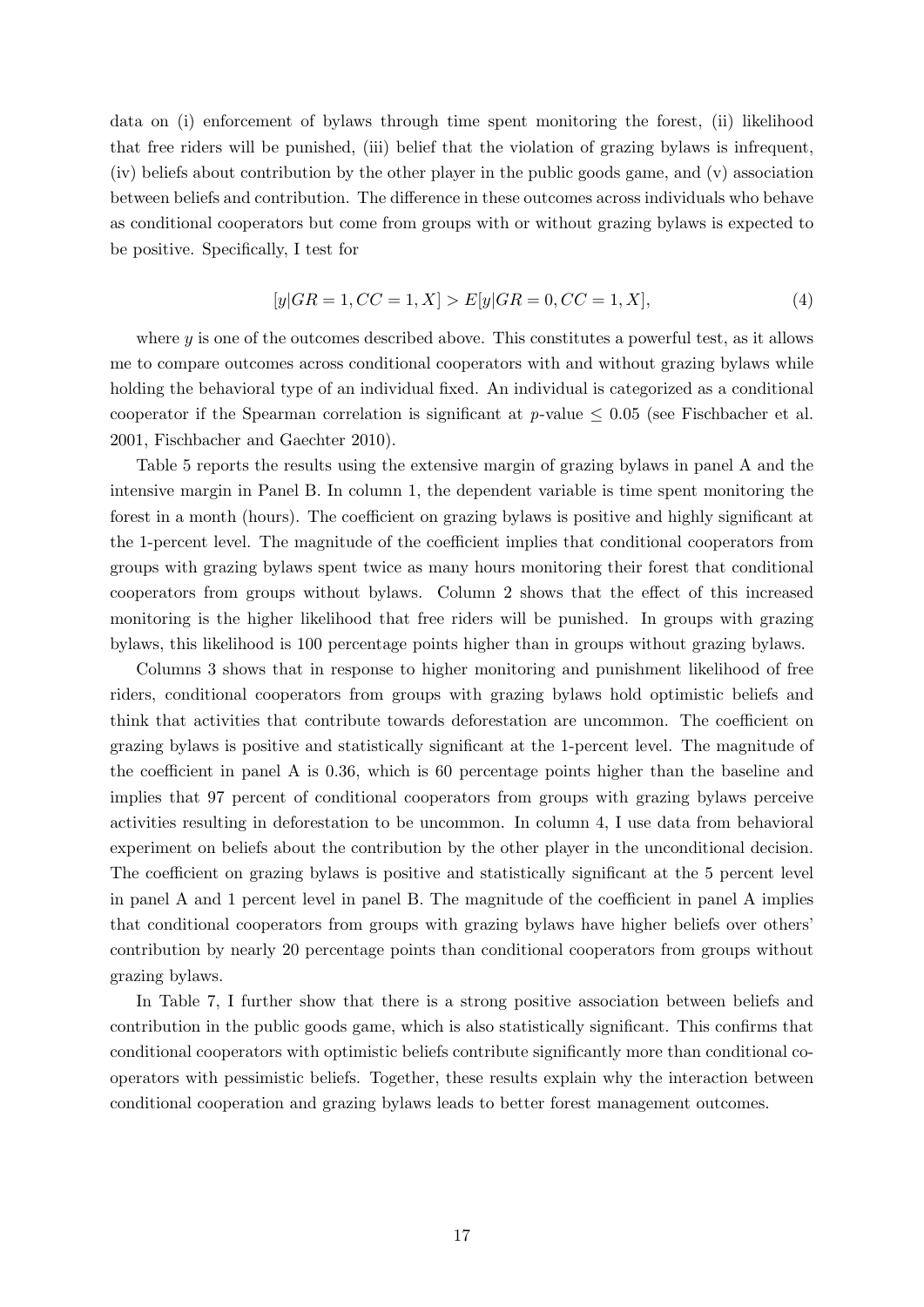# VII. Conclusions

Many field studies have demonstrated the importance of policies and civic cooperation in the management of commons. However, we know little about how the interaction between these two forces affects commons management outcomes. Though theoretical and laboratory findings suggest these factors to reinforce each other in the context of cooperation dilemmas, field evidence is missing.

I attempt to fill this gap using the context of forest commons management program in Ethiopia, which was launched to arrest deforestation arising from livestock browsing. Under the program groups were offered secure property rights to manage their forest as a common property forest and an external group level punishment was put in place for poor performance, measured as the number of young surviving trees. I focus on grazing bylaws which forbid members from grazing their livestock inside the forest for certain months in a year to allow young trees to grow. To measure civic values, I focus on conditional cooperation, defined as the propensity to cooperate provided others do the same. It is measured using a behavioral experiment which precludes confounding motives and beliefs from playing a role.

In line with the theory, I show that best forest management outcomes are observed in groups with both higher levels of conditional cooperation and grazing bylaws. In contrast, groups with higher levels of conditional cooperation or grazing bylaws alone do not perform better than groups with lower levels of both of these. These results are robust to accounting for pre-existing differences in forest condition across groups, clan fixed effects, and village fixed effects. Moreover, the effects persist over time. Further sensitivity analyses together with falsification tests show that the effect is observed only for young trees that are prone to browsing damage but no effect is observed for mature trees that are not prone to browsing. Within young trees, the effects hold only for broadleaf trees that the livestock browse upon, but not for coniferous trees that are unpalatable to livestock. Within young broadleaf trees, the largest effects are observed for the species that is most palatable to livestock.

Finally, I use survey and experimental data to shed some light on the mechanisms. I find that in groups with grazing bylaws, conditional cooperators spent much more time monitoring their forest and expect free riders to be punished. As a consequence, they also hold optimistic belief about the behavior of others in both the survey and the experiment. Lastly, beliefs are positively associated with cooperation behavior in the experiment.

These findings have important policy implications. Since decentralized management of commons and public goods is likely to be successful in groups with both conditional cooperation and policies targeting resource use, the program agencies may offer together with property rights and punishment, policies targeting resource use. This might help in upholding the beliefs of conditional cooperators that others will not defect on their contribution. Future studies might consider testing this in the context of randomized field experiments.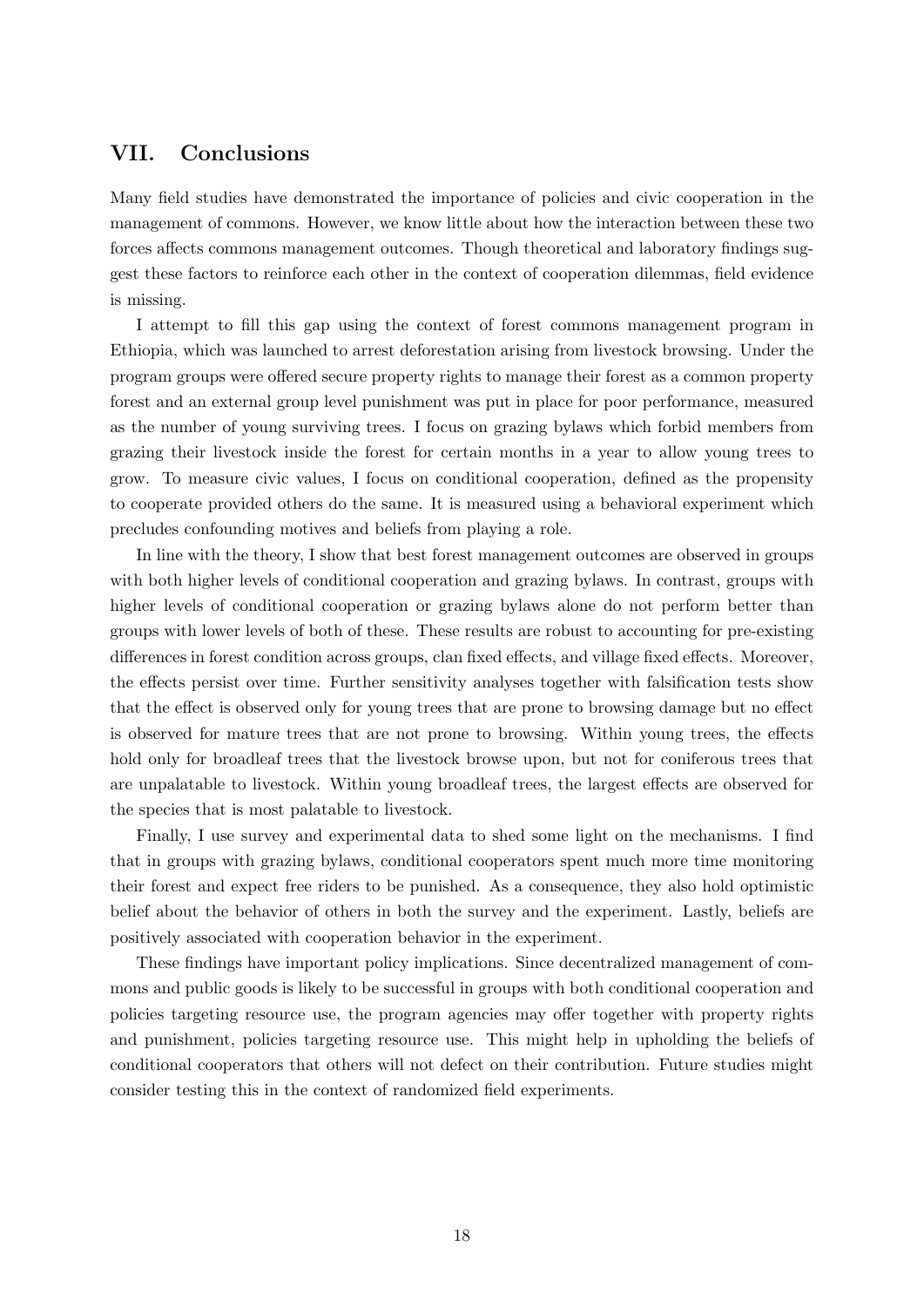### References

Amente, G. 2005. "Rehabilitation and Sustainable Use of Degraded Community Forests in the Bale Mountains of Ethiopia," Freiburg im Breisgau: Faculty of Forest and Environmental Sciences, Albert-Ludwigs University, 161.

Baland, J.M., and J.P. Platteau. 1996. Halting Degradation of Natural Resources. Food and Agricultural Organization of the United Nations and Oxford University Press.

Bardhan, P.K. 2000. "Irrigation and Cooperation: An Empirical Analysis of 48 Irrigation Communities in South India," Economic Development and Cultural Change, 48, 847-865.

Brandts, J. and G. Charness. 2011. "The Strategy Versus the Direct-Response Method: A First Survey of Experimental Comparisons," Experimental Economics, 14, 375-398.

Coleman, J. S. 1990. Foundations of Social Theory. Cambridge: Harvard University Press.

Dayton-Johnson, J. 2000. "Determinants of Collection Action on the Local Commons: A Model with Evidence from Mexico," Journal of Development Economics, 62, 181-208.

Fehr, E. 2009. "On the Economics of Biology and Trust," Journal of the European Economic Association, 7, 235-266.

Fehr, E. and S. Gaechter. "Cooperation and Punishment in Public Goods Experiments," American Economic Review, 90, 980-994.

Fehr, E., and K. Schmidt.1999. "A Theory of Fairness, Competition, and Cooperation," Quarterly Journal of Economics, 114, 817-868.

Fischbacher, U., S. Gaechter, and E. Fehr. 2001. "Are People Conditionally Cooperative: Evidence From a Public Goods Experiment," Economic Letters, 71, 397-401.

Fischbacher, U., and S. Gaechter. 2010. "Social Preferences, Beliefs, and the Dynamics of Free Riding in Public Goods Experiments," American Economic Review, 100, 541-556.

Fischbacher, U., S. Gaechter, and S. Quercia. 2012. "The Behavioral Validity of the Strategy Method in Public Goods Experiments," Journal of Economic Psychology, 33, 897-913.

Fukuyama, F. 2000. "Social Capital," In Culture Matters: How Values Shape Human Progress, edited by Lawrence E. Harrison and Samuel P. Huntington. Basic Books.

Gaechter, S. and C. Thoeni. 2005. "Social Learning and Voluntary Cooperation among Like-Minded People," Journal of the European Economic Association, 3, 303-314.

Gunnthorsdottir, A., D. Houser, and K. McCabe. 2007. Disposition, history and contributions in public goods experiments. Journal of Economic Behavior and Organization, 62(2), 304–315.

Kosfeld, M., A. Okada, and A. Riedl. 2009. "Institution Formation in the Public Goods Game," American Economic Review, 99, 1335-1355.

Kosfeld, M. and D. Rustagi. 2015. "Leader Punishment and Cooperation in Groups - Experimental Field Evidence from Commons Management in Ethiopia," American Economic Review, 105, 747-783.

Kubsa, A. and T. Tadesse. 2002. "Granting Exclusive User Rights to the Forest Dwellers in the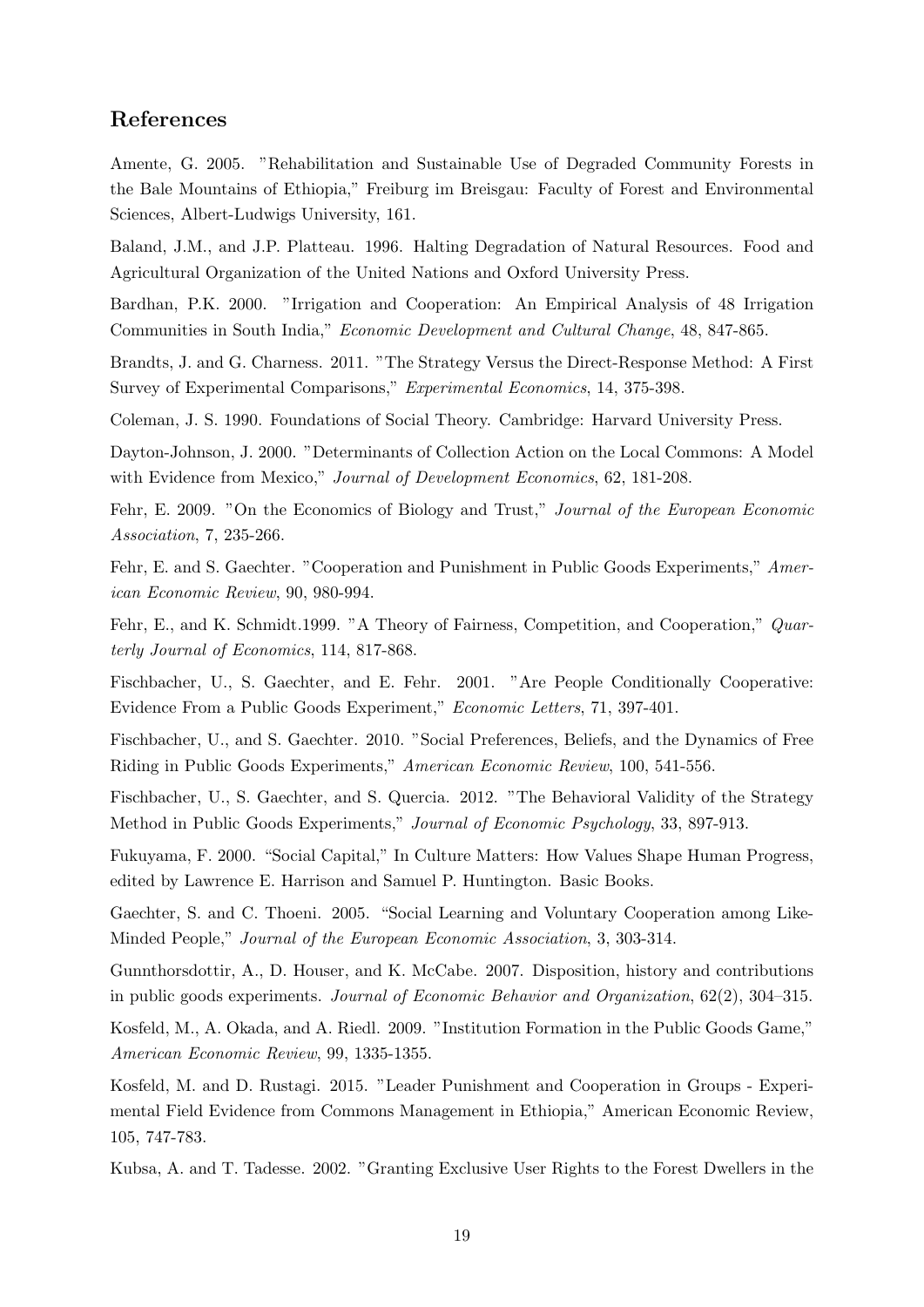State-Owned Forest: The Wajib Approach in Ethiopia." Rome: FAO, 89-98.

Ones, U. and L. Putterman. 2007. "The Ecology of Collective Action: A Public Goods and Sanctions Experiment with Controlled Group Formation," Journal of Economic Behavior and Organization, 62, 495-521.

Ostrom, E. 1990. Governing the Commons: The Evolution of Institutions for Collective Action. New York: Cambridge University Press.

Persha, L., A. Agrawal, and A. Chhatre. 2011. "Social and Ecological Synergy: Local Rulemaking, Forest Livelihoods, and Biodiversity Conservation," Science, 331, 1606-1608.

Pankhurst, R. 1998. The Ethiopians. Oxford: Blackwell Publications.

Putnam, R., R. Leonardi, and R. Y. Nanetti. 1993. Making Democracy Work: Civic Traditions in Modern Italy. New York: Simon and Schuster.

Regassa, A. 2003. Impact of WAJIB forest management on structure and regeneration of indigenous tree species-the case of Adaba-Dodola regional forest priority area. MSc Thesis, Swedish University of Agricultural Sciences and Wondo Genet College of Forestry, Wondo Genet, Ethiopia.

Rustagi, D., S. Engel, and M. Kosfeld. 2010. "Conditional Cooperation and Costly Monitoring Explain Success in Forest Commons Management," Science, 330, 961-965.

Tabellini, G. 2008. "The Scope of Cooperation: Values and Incentives," Quarterly Journal of Economics, 123, 905-950.

Tang, Shui-Yan. 1992. Institutions and Collective Action: Self-Governance in Irrigation Systems. San Francisco: ICS Press.

Tesfaye, G., D. Teketay, M. FETENE. 2002. "Regeneration of Fourteen Tree Species in Harenna Forest in Southern Ethiopia,". Flora 197, 461-474.

Trainer, J. 1996. "Forest Inventory of Indigenous Forest of Pilot Area Peasant Associations: Denaba, Bura, Burachele-Adele," Dodola, Ethiopia: IFMP, 19.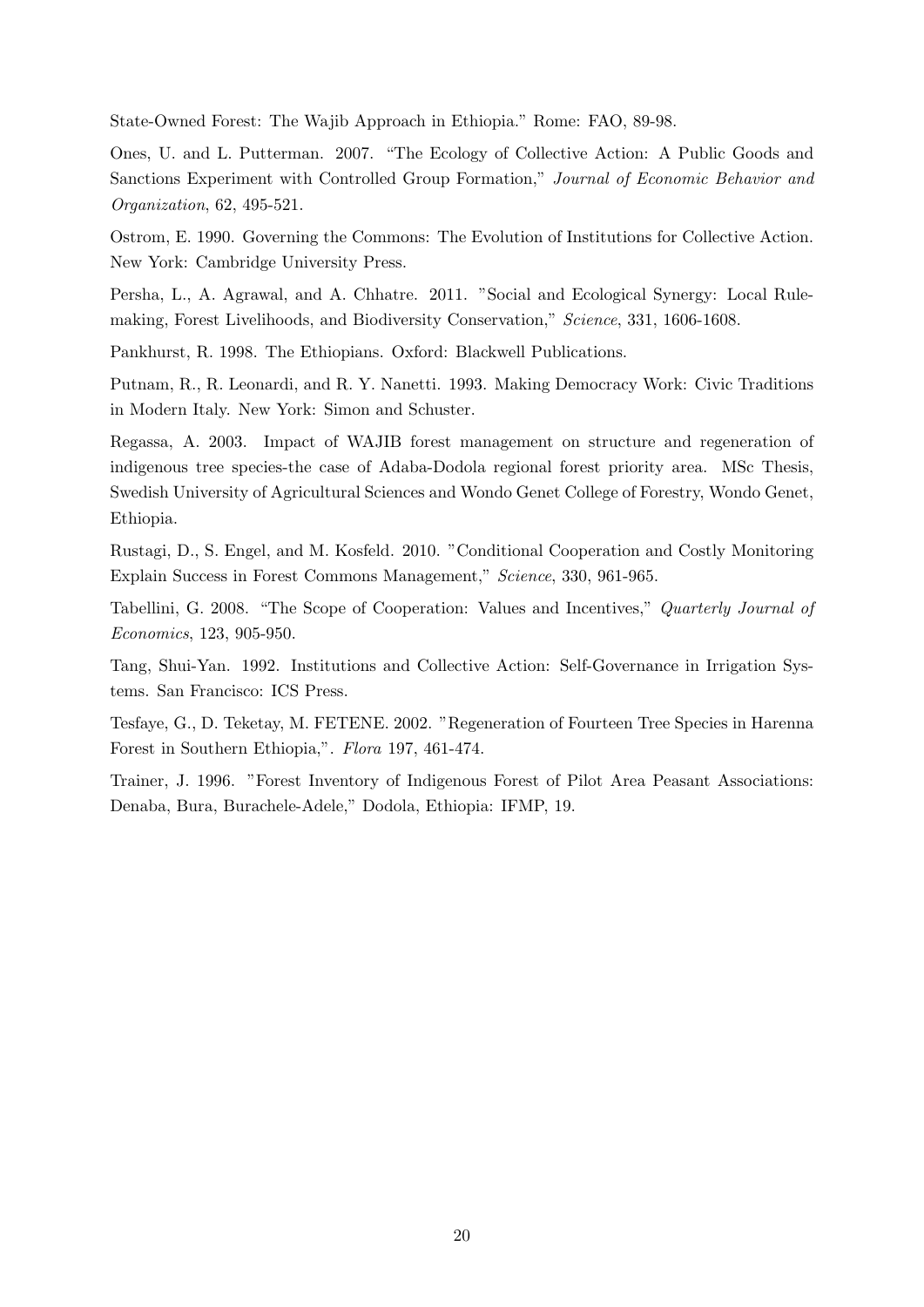# Tables

|                             | Mean                 | Std. Dev.                 |
|-----------------------------|----------------------|---------------------------|
|                             |                      |                           |
|                             |                      | A: Forest Outcome         |
| Young trees per hectare     | 66.792               | 34.611                    |
| Mature trees per hectare    | 54.883               | 19.887                    |
|                             |                      | <b>B</b> : Main Variables |
| Conditional cooperation     | 0.495                | 0.276                     |
| Months grazing is forbidden | 1.471                | 1.701                     |
| Interaction term            | 0.958                | 1.187                     |
|                             | C: Control Variables |                           |
| High altitude forest        | 0.112                | 0.229                     |
| Plantation forest           | 0.067                | 0.332                     |
| Border with outsiders       | 0.608                | 0.493                     |
| Market distance             | 2.631                | 0.949                     |
| Gini cattle ownership       | 0.337                | 0.081                     |
| Female share                | 0.200                | 0.114                     |
| Settlement fragmentation    | 0.550                | 0.182                     |
| Clan heterogeneity          | 0.393                | 0.234                     |
| Duration (months)           | 22.922               | 19.913                    |
| Group size                  | 26.451               | 4.553                     |

|  | Table 1: Summary Statistics |  |
|--|-----------------------------|--|
|--|-----------------------------|--|

Notes: Young tree count is the number of young trees in a hectare of group managed forest. Mature tree count is the number of mature trees in a hectare of group managed forest. Conditional cooperation is the Spearman rho in the conditional decision of the public goods game. Months grazing is forbidden is the number of months in a year group members are forbidden to graze their livestock inside the forest. Interaction term is the interaction between conditional cooperation and months grazing is forbidden. High altitude forest is the share of total forest managed by the group that is above 3100m. Plantation forest is the share of group managed forest that is planted and not natural. Border with outsiders is an indicator variable that equals 1 if groups share a border with outsiders (groups that are not under the program). Market distance is the number of hours on foot weighted by equine ownership to the nearest market (one-way only). Female share is the share of females who are officially registered as group members. Settlement fragmentation and clan heterogeneity are measured using Herfindahl index. The index varies from 0 to 1 and measures the probability that two persons selected randomly from a group will not be from the same settlement / clan. Gini of cattle ownership is the Gini coefficient of cattle wealth. Duration is the number of months a group has been under the forest management program. Group size is the number of households registered officially as members. The number of observations is 51.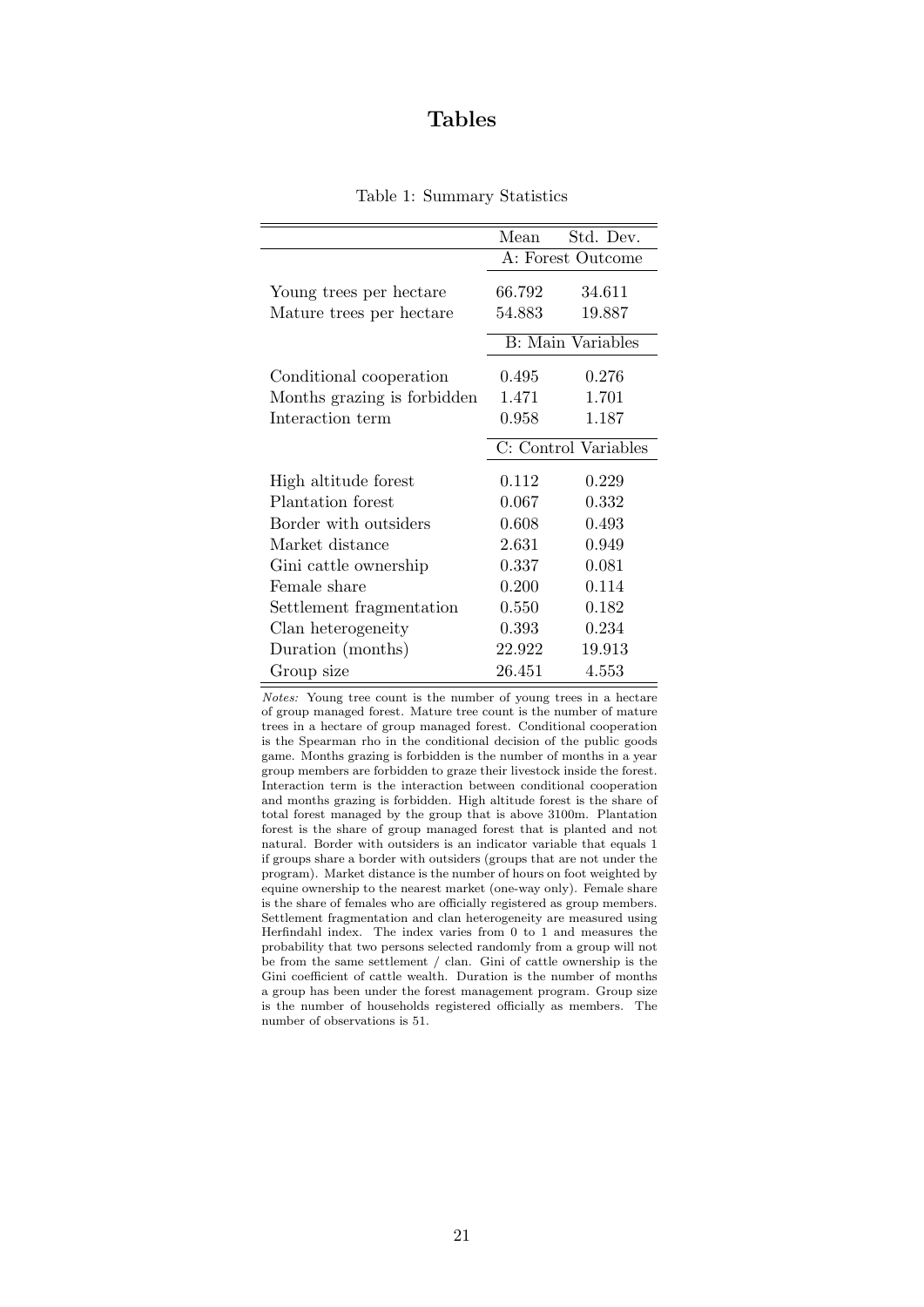|            | Pre-Program | Forest area       | Forest area       | Forest     |
|------------|-------------|-------------------|-------------------|------------|
|            | outcome     | per person        | per cattle        | importance |
|            | (1)         | $\left( 2\right)$ | $\left( 3\right)$ | (4)        |
| CC         | $-0.681$    | 0.075             | $-2.566$          | $-0.051$   |
|            | (3.572)     | (0.419)           | (5.697)           | (0.044)    |
| GВ         | $-3.000$    | $-0.281$          | 0.821             | $-0.070$   |
|            | (6.503)     | (0.423)           | (7.216)           | (0.158)    |
| $CC*GB$    | 2.141       | 0.015             | $-1.626$          | 0.047      |
|            | (8.120)     | (0.619)           | (9.334)           | (0.170)    |
| Constant   | 54.883      | 2.748             | 41.484            | 1.596      |
|            | (2.864)     | (0.260)           | (3.171)           | (0.040)    |
| $R^2$      | 0.01        | 0.02              | 0.02              | 0.05       |
| $p$ -value | 0.35        | 0.77              | 0.68              | 0.49       |
| Obs        | 51          | 51                | 51                | 51         |

Table 2: Pre-existing Differences and the Interaction of Conditional Cooperation and Grazing Bylaws

Notes: OLS estimates with robust standard errors in parentheses. CC stands for conditional cooperation, GB for grazing bylaws and CC\*GB for the interaction between these two variables. The coefficients are comparable to each other as the variables are standardized. In column 1, pre-program performance is measured as the number of mature trees per hectare. In column 2, forest area per person is the forest area in hectares per person in a group. In column 3, forest area per cattle is the forest area in hectares per cattle. In column 4, forest importance is the average of individual responses on the importance of forest in livelihood on a scale of 1-3, where 1 means no importance, 2 means medium importance, and 3 means high importance. CC stands for average propensity for conditional cooperation in a group, GB stands for grazing bylaws, and CC \* GB is the interaction between these two variables. The p-value is of the joint significance of CC, GB, and CC\*GB.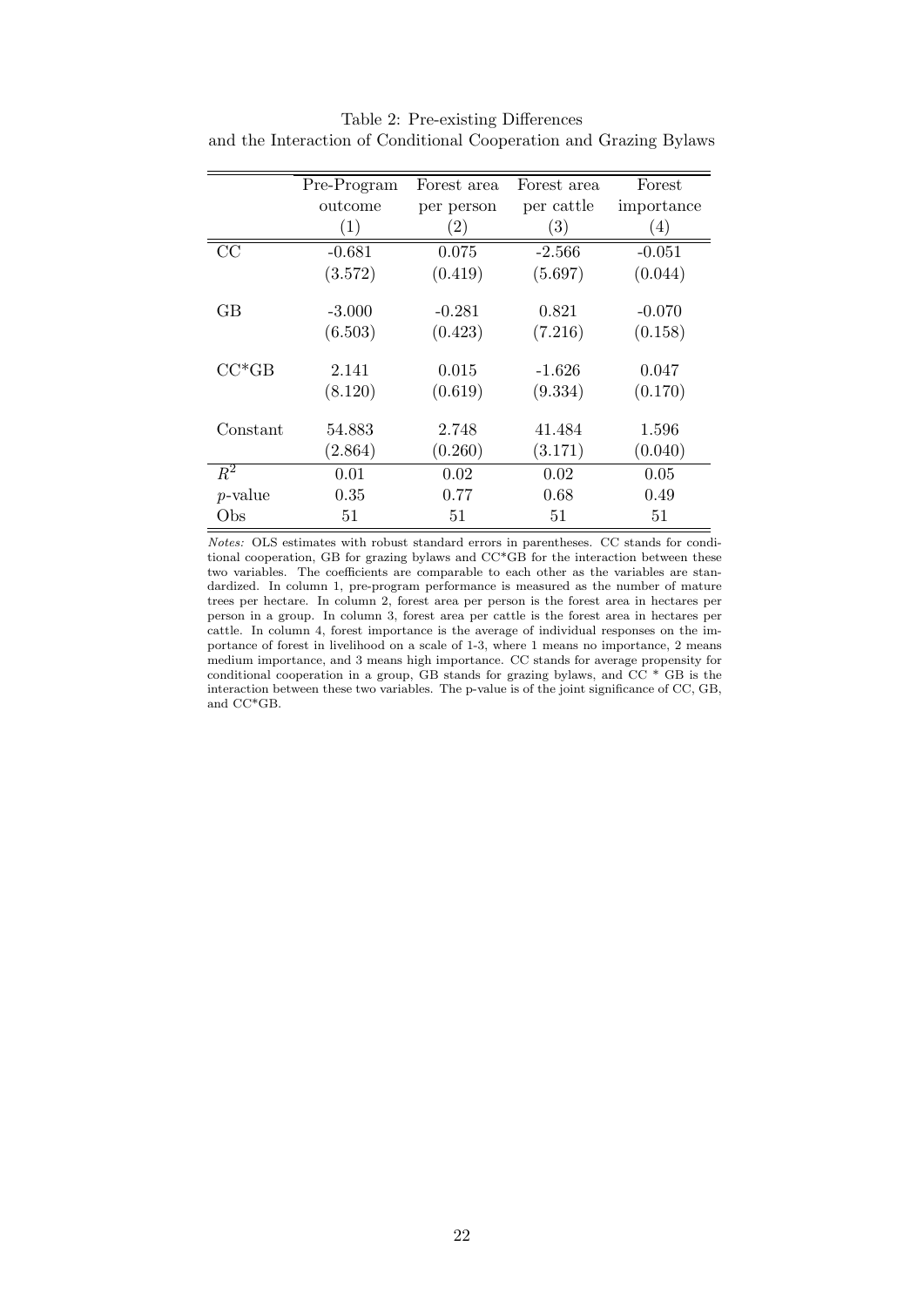| Dependent variable: Young trees per hectare |                |                   |           |           |           |                |                   |
|---------------------------------------------|----------------|-------------------|-----------|-----------|-----------|----------------|-------------------|
|                                             | 2005           |                   |           |           |           | 2012-13        |                   |
|                                             | $\rm No$       | Pre-program       | Control   | Fixed     | Indicator | Control        | Indicator         |
|                                             | controls       | outcome           | variables | effects   | variables | variables      | variables         |
|                                             | (1)            | $\left( 2\right)$ | (3)       | (4)       | (5)       | (6)            | $\left( 7\right)$ |
| CC                                          | $-2.803$       | $-2.452$          | $-2.517$  | $-1.926$  | $-4.717$  | $-3.586$       | $-2.463$          |
|                                             | (4.200)        | (2.766)           | (2.717)   | (3.303)   | (5.737)   | (6.181)        | (9.494)           |
| GB                                          | 5.044          | 6.587             | $-13.433$ | $-21.900$ | $-7.349$  | $-15.368$      | $-13.393$         |
|                                             | (7.382)        | (7.064)           | (7.970)   | (10.874)  | (13.879)  | (7.929)        | (9.720)           |
| $CC*GB$                                     | 21.103         | 20.002            | 22.115    | 29.497    | 25.474    | 24.058         | 26.794            |
|                                             | (8.277)        | (7.909)           | (7.656)   | (9.636)   | (12.526)  | (8.727)        | (10.103)          |
| Constant                                    | 66.792         | 38.562            | 64.355    | 35.783    | 67.062    | 75.202         | 97.578            |
|                                             | (3.550)        | (10.811)          | (23.854)  | (29.133)  | (30.720)  | (17.259)       | (14.358)          |
| $\mathbb{R}^2$                              | 0.50           | 0.58              | 0.86      | 0.87      | 0.85      | 0.91           | 0.92              |
| $p$ -value                                  | 0.52           | 0.35              | 0.24      | 0.14      | 0.68      | 0.03           | 0.36              |
| Controls                                    | N <sub>o</sub> | $\rm No$          | Yes       | Yes       | Yes       | Yes            | Yes               |
| FE                                          | No             | No                | No        | Yes       | Yes       | N <sub>o</sub> | N <sub>o</sub>    |
| Obs                                         | 51             | 51                | 51        | 51        | 51        | 27             | 27                |

### Table 3: Forest Management Outcome and the Interaction of Conditional Cooperation and Grazing Bylaws

Notes: OLS estimates with robust standard errors in parentheses. The coefficients are comparable to each other as the variables are standardized. The dependent variable in columns 1-5 is the young tree count in 2005, whereas in columns 6-7 is the young tree count in 2012-13. The data from the second assessment are available for 27 groups only. Column 1 is without any controls, column 2 controls only for the pre-program performance, column 3 includes all controls in the panel C of table 1, column 4 includes fixed effects for clan and village, column 5 reproduces results using the indicator variables for conditional cooperation and grazing bylaws. Column 6 uses continuous measures of conditional cooperation and grazing bylaws, whereas column 7 uses their indicators variables. The p-value is of the joint significance of CC and Grazing Bylaws. Control variables include pre-program outcome, high altitude forest, plantation forest, border with outsiders, market distance, Gini of cattle ownership, female share, settlement fragmentation, clan heterogeneity, duration under the program, and group size. In columns 6-7, because of the small sample size I include only a selective list of control variables including pre-program performance, high altitude forest, market distance, Gini of cattle ownership, settlement fragmentation, and duration under the program.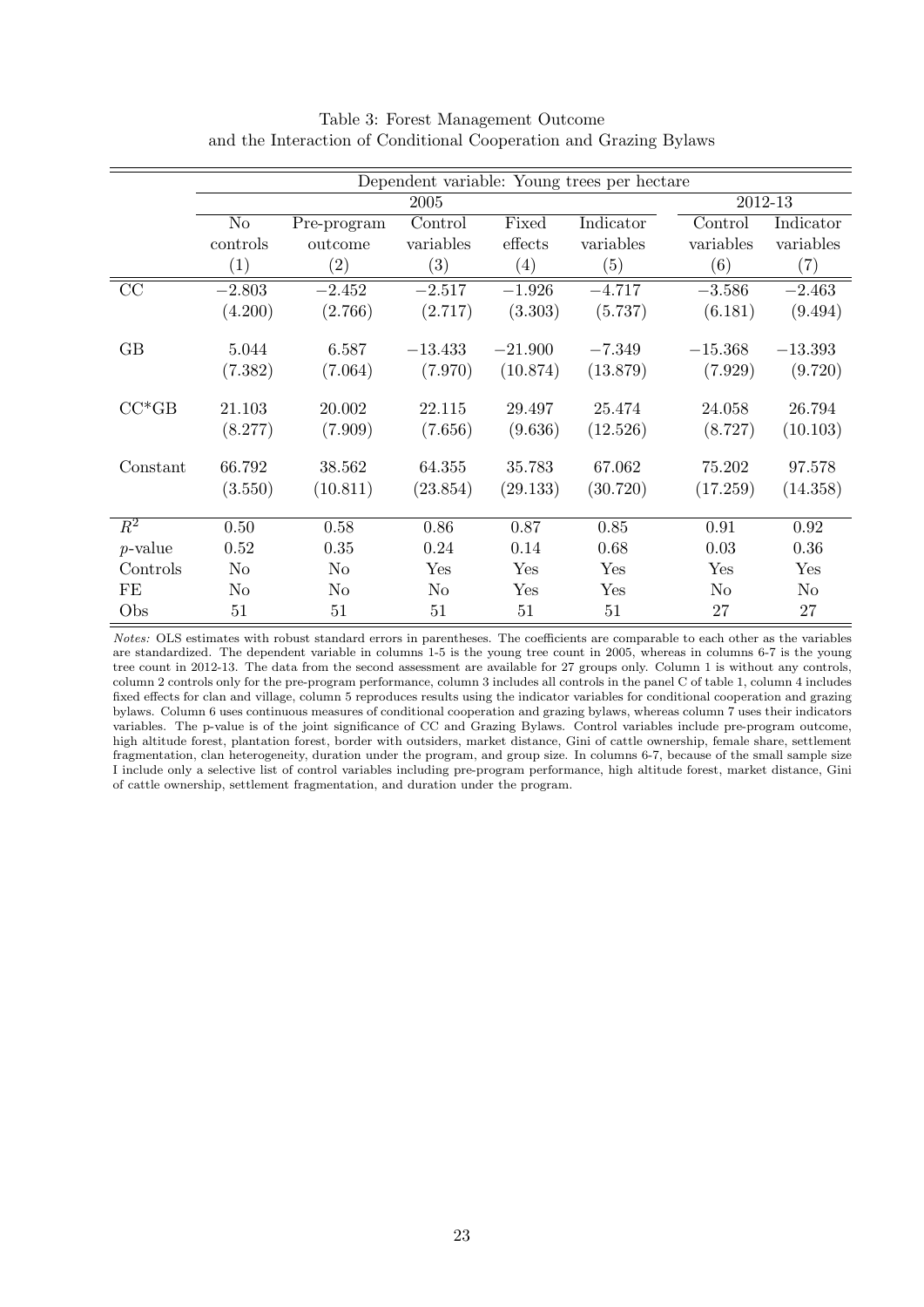|                  | Mature Trees     |                   |  | Young Trees       |                  |  |
|------------------|------------------|-------------------|--|-------------------|------------------|--|
|                  | <b>Broadleaf</b> | Coniferous        |  | <b>Broadleaf</b>  | Coniferous       |  |
|                  | $\left(1\right)$ | $\left( 2\right)$ |  | $\left( 3\right)$ | $\left(4\right)$ |  |
| $\rm CC$         | 1.305            | 1.505             |  | $-0.452$          | 0.160            |  |
|                  | (1.449)          | (1.375)           |  | (0.191)           | (0.926)          |  |
|                  |                  |                   |  |                   |                  |  |
| GВ               | 4.677            | $-1.225$          |  | $-0.213$          | $-1.383$         |  |
|                  | (3.912)          | (3.674)           |  | (0.551)           | (2.179)          |  |
|                  |                  |                   |  |                   |                  |  |
| $CC*GB$          | $-3.194$         | 1.525             |  | 1.382             | 0.859            |  |
|                  | (3.660)          | (3.312)           |  | (0.370)           | (1.983)          |  |
|                  |                  |                   |  |                   |                  |  |
| Constant         | 49.949           | $-19.151$         |  | $-3.477$          | 52.569           |  |
|                  | (37.062)         | (22.728)          |  | (4.635)           | (15.610)         |  |
| $\overline{R^2}$ | 0.06             | 0.16              |  | 0.28              | 0.26             |  |
| Controls         | N <sub>o</sub>   | No                |  | Yes               | Yes              |  |
| Fixed effects    | N <sub>0</sub>   | N <sub>0</sub>    |  | Yes               | Yes              |  |
| Obs              | 380              | 76                |  | 570               | 152              |  |
| Mean             | 4.21             | 13.55             |  | 2.99              | 8.28             |  |

Table 4: Falsification test: Comparing Mature and Young Trees Across Broadleaf and Coniferous Tree Types

Notes: OLS estimates with robust standard errors clustered on the group in parentheses. CC stands for conditional cooperation, GB for grazing bylaws and CC\*GB for the interaction between these two variables. The coefficients are comparable to each other as the variables are standardized. In columns 1-2, the dependent variables are number of mature broadleaf and mature coniferous trees per species per hectare, respectively. In columns 3-4, the dependent variables are number of young broadleaf and young coniferous trees per species per hectare, respectively. Control variables include altitude, border with outsiders, market distance, Gini of cattle ownership, female share, settlement fragmentation, clan heterogeneity, duration, group site. Fixed effects include indicator for Division II species and for villages.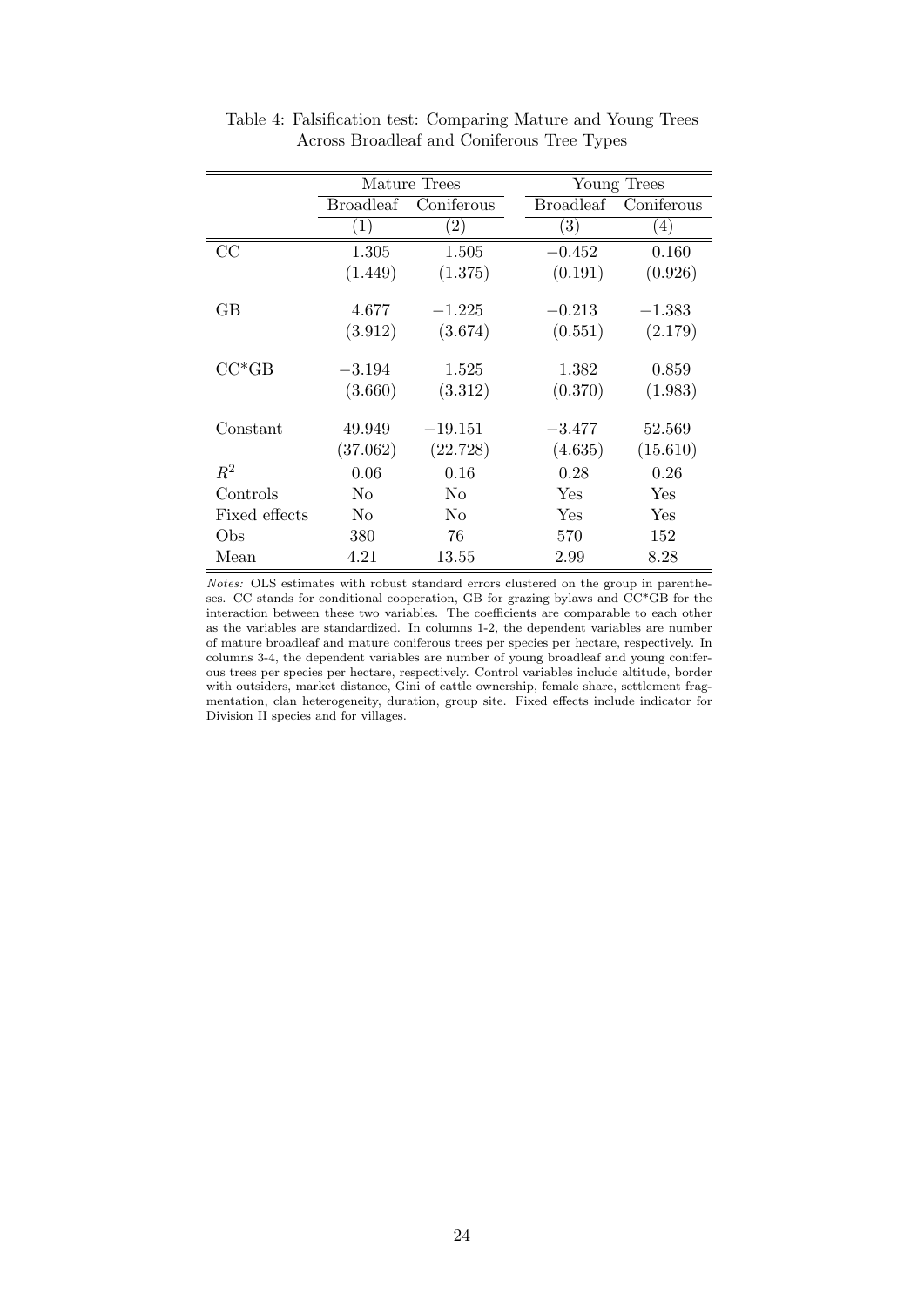|               | Young Hagenia | Mature Hagenia |
|---------------|---------------|----------------|
|               | (1)           | (2)            |
| CC            | $-0.078$      | $-0.336$       |
|               | (0.095)       | (0.637)        |
| GВ            | $-0.102$      | 0.439          |
|               | (0.252)       | (1.919)        |
| $CC^*GB$      | 0.507         | 1.688          |
|               | (0.228)       | (1.558)        |
| Constant      | $-2.665$      | -14.869        |
|               | (1.873)       | (14.248)       |
| Controls      | Yes           | Yes            |
| Fixed effects | Yes           | Yes            |
| Obs           | 76            | 38             |
| Mean          | $0.75\,$      | 4.37           |

| Table 5: Falsification test: Hagenia abyssinica |  |  |
|-------------------------------------------------|--|--|
| Young vs. Mature Trees                          |  |  |

Notes: OLS with robust standard errors in parentheses. In column 1 the standard errors are clustered on the group. CC stands for conditional cooperation, GB stands for Grazing Bylaws, and CC\*GB is the interaction between these variables. The dependent variable in column 1 is the average number of young Hagenia trees per hectare of commons managed forest, whereas in column 2 it is the average number of mature Hagenia trees per hectare. Control variables include altitude, border with outsiders, market distance, Gini of cattle ownership, female share, settlement fragmentation, clan heterogeneity, duration, group site. Fixed effects include indicator for Division II species and for villages.